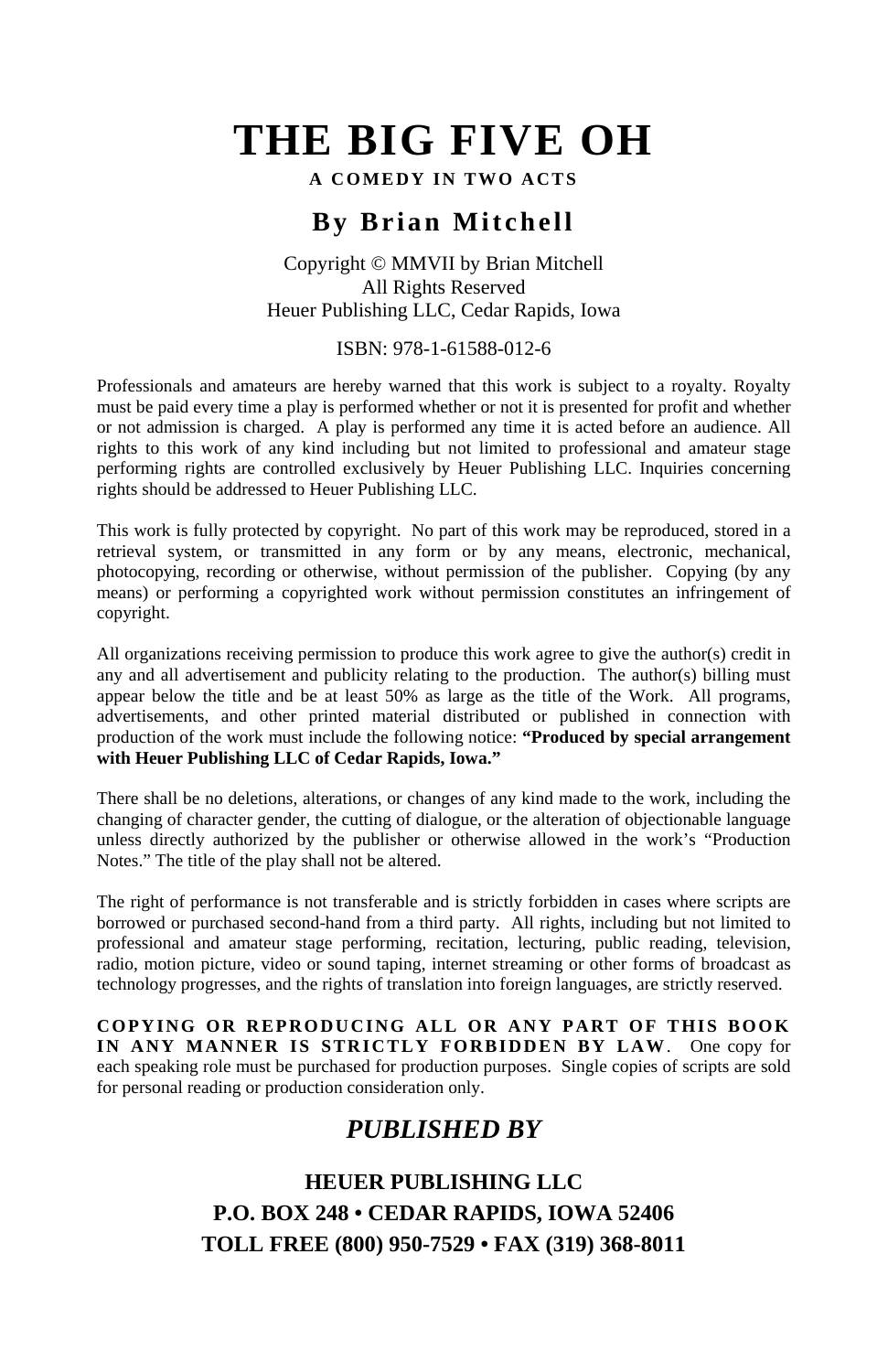# **THE BIG FIVE-OH By Brian Mitchell**

**SYNOPSIS:** Whoever said life is better after fifty had better be right! George Thomas is turning fifty on Saturday, and it has been a terrible week. His dog is sick, his son is a slacker, and his daughter wants to marry a Republican. With a neurotic wife and a widowed neighbor providing more challenges than even George can overcome, this may be the worst week of his life. Through these trying days, George will discover the wonders of family, the responsibilities of parenthood, and the results of his latest physical.

# **CAST OF CHARACTERS**  *(3 MEN, 4 WOMEN)*

| physical.                                                                                                                                                                                                                                                              | his life. Through these trying days, George will discover the wonders of<br>family, the responsibilities of parenthood, and the results of his latest |
|------------------------------------------------------------------------------------------------------------------------------------------------------------------------------------------------------------------------------------------------------------------------|-------------------------------------------------------------------------------------------------------------------------------------------------------|
| The Big Five-Oh is a hilarious, sometimes touching account of a grown man<br>coming to terms with his age, his relationship with his son, and his future. It<br>is the story of a middle-aged man finally growing up.<br><b>CAST OF CHARACTERS</b><br>(3 MEN, 4 WOMEN) |                                                                                                                                                       |
|                                                                                                                                                                                                                                                                        | MARIE THOMAS (w) Loving wife of George Thomas, fifty<br>years old. (195 lines)                                                                        |
|                                                                                                                                                                                                                                                                        | GEORGE THOMAS (m)A Professor of sociology, fifty years old.<br>$(299$ lines)                                                                          |
|                                                                                                                                                                                                                                                                        | JULIE THOMAS (w)Daughter of Marie and George, twenty-<br>five years old. (152 lines)                                                                  |
|                                                                                                                                                                                                                                                                        | ERIC THOMAS (m)Son of Marie and George, twenty-two<br>years old. (293 lines)                                                                          |
|                                                                                                                                                                                                                                                                        | DOUGLAS (m)Julie's fiancé, forty-four years old.<br>$(52 \text{ lines})$                                                                              |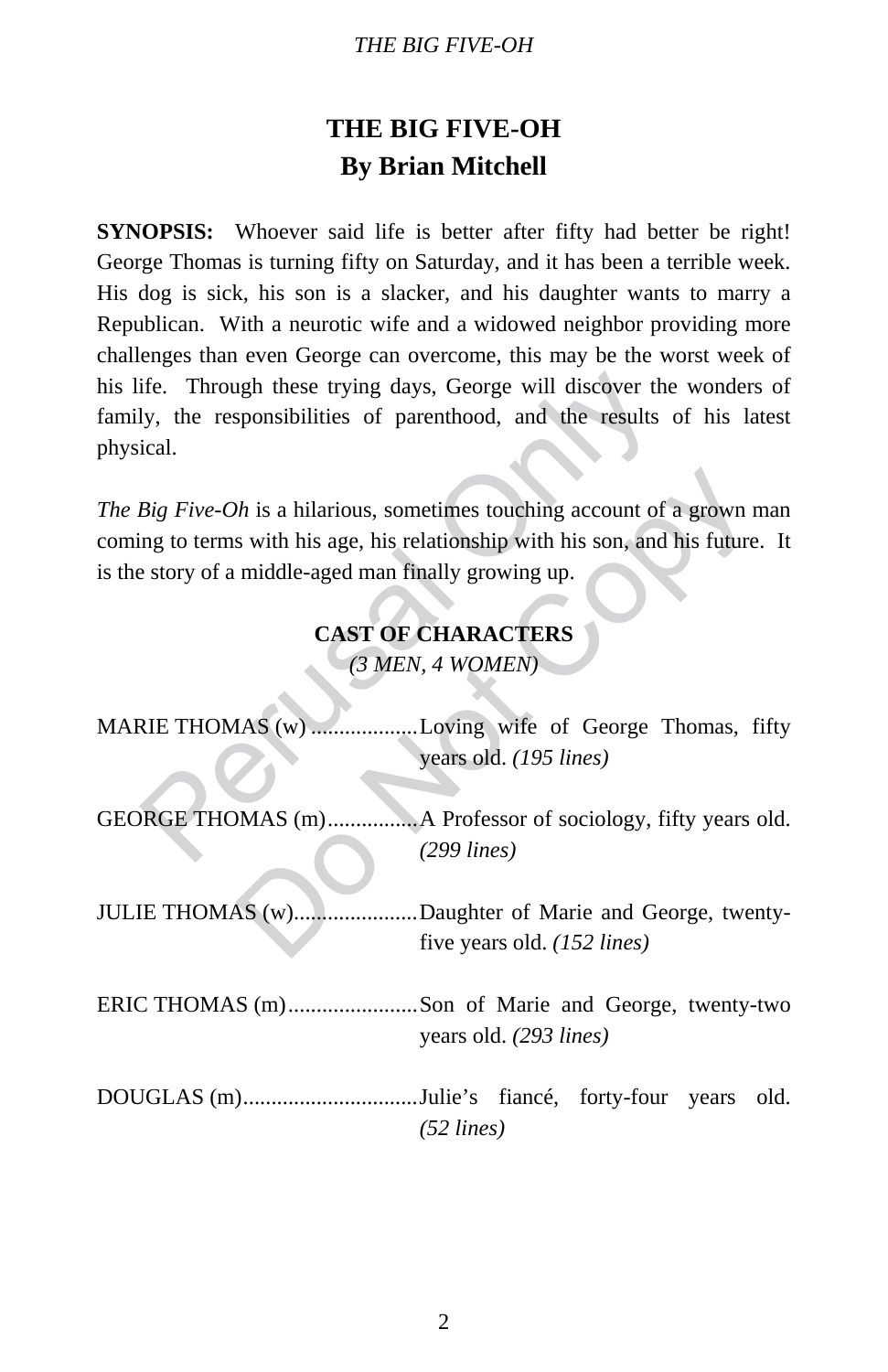KATHY WALTERS (w) ................Widowed neighbor; sweet, grandmotherly type, sixty-five years old. *(58 lines)*

SARA DONAVAN (m)..................Student of George's, nineteen. *(65 lines)*

#### **SETTING**

The action of this play is set in the combination living room/ dining room of the Thomas' house.

## **SYNOPSIS OF SCENES**

action of this play is set in the combination living room/di-<br>
homas' house.<br>
SYNOPSIS OF SCENES<br>
One, Scene 1: Tuesday, 6:15 PM<br>
One, Scene 2: Wednesday, 6:30 PM<br>
Two, Scene 2: Saturday, 10:00 AM<br>
Two, Scene 2: Saturday, STROPSIS OF SCENES<br>
1: Tuesday, 6:15 PM<br>
2: Wednesday, 6:30 PM<br>
2: Saturday, 10:00 AM<br>
2: Saturday, 10:00 AM *Act One, Scene 1:* Tuesday, 6:15 PM *Act One, Scene 2:* Wednesday, 6:30 PM *Act Two, Scene 1:* Thursday, 6:00 PM *Act Two, Scene 2:* Saturday, 10:00 AM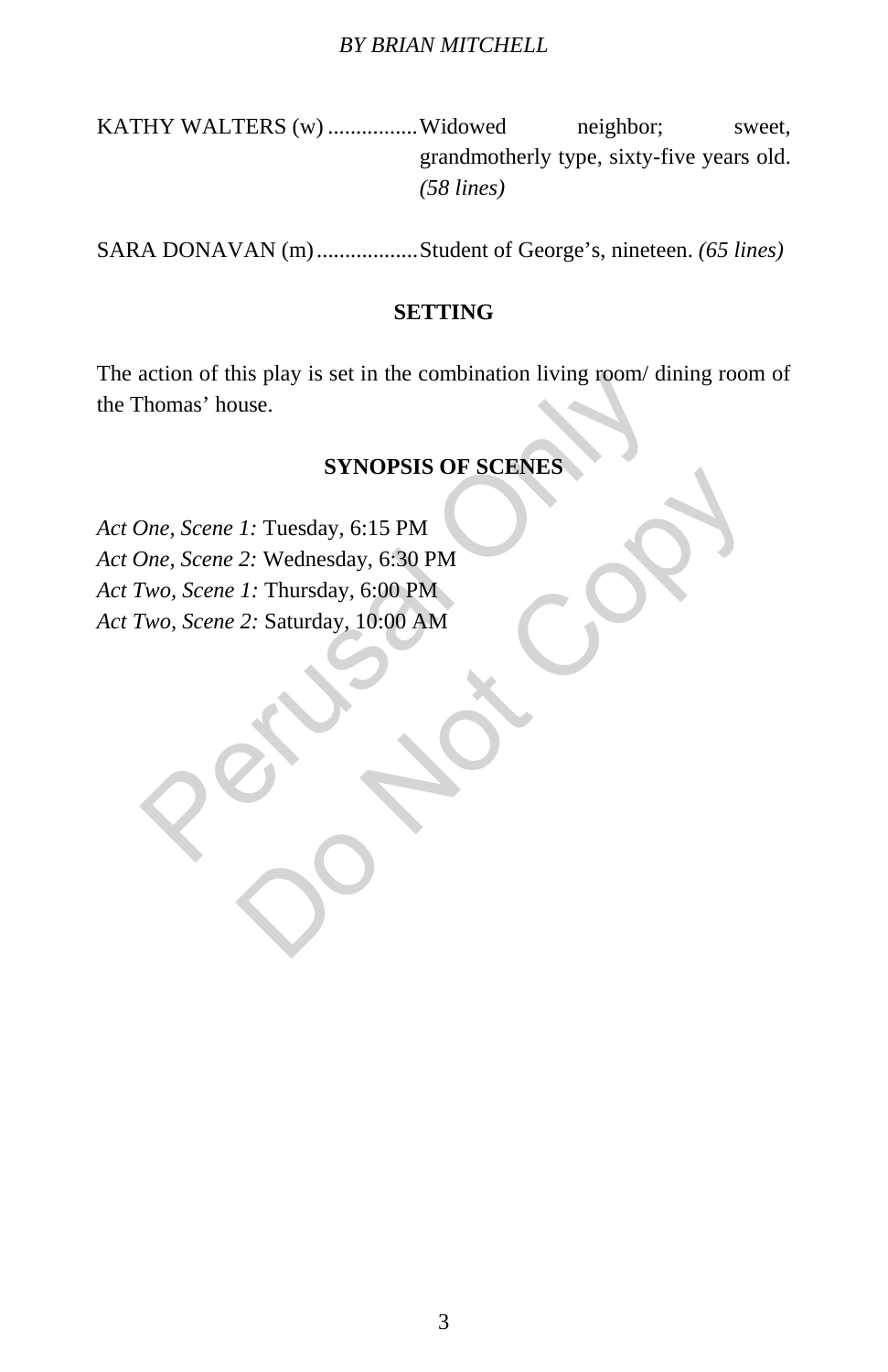#### **ACT ONE, SCENE 1**

#### *SETTING:*

*Tuesday, 6:15PM.* 

#### *AT RISE:*

*As the lights come up on the Thomas' living room, MARIE THOMAS sits on the couch reading a magazine and talking to her neighbor on the telephone. MARIE is in her late forties, with hair colored to hide the gray that has crept in the last few years.* 

RIE: (Turning the magazine to the side to better see the set entro telephone.) Page twenty-seven? ... Oh, my. I wore real. They just stand right out there, don't they? ... on the real. They just stand right out there, don They just stand right out there, don't they? . . . I can't se can really believe those are natural? (*MARIE rises a* front of the mirror. SHE smiles at the mirror and sp. FR dress down. SHE checks the magazine and the mirr **MARIE:** *(Turning the magazine to the side to better see the magazine. Into telephone.)* Page twenty-seven? . . . Oh, my. I wonder if those are real. They just stand right out there, don't they? . . . I can't see how anyone can really believe those are natural? *(MARIE rises and stands in front of the mirror. SHE smiles at the mirror and spins, holding HER dress down. SHE checks the magazine and then examines the mirror.)* Nope, those teeth are definitely capped. I knew they looked too good to be true. . . . Kathy, did I have a mole on my chin yesterday? I don't remember it. . . . I hope it isn't skin cancer. I should probably put on some sunblock . . . *(MARIE returns the magazine to the coffee table. SHE checks the clock.)* Oh, crap! George'll be home soon; I'd better check the roast. . . . Okay. You are coming for dinner, right? Don't be late, it drives George nuts. . . . Of course Steve is invited. Okay, bye.

*MARIE exits to kitchen. A moment later, GEORGE THOMAS enters. HE is dressed in a shirt and tie and carries a briefcase and a small stack of mail. HE sets them down on the desk.*

**GEORGE:** *(Looks around the living room, then calls out.)* Annie? Sweetheart, I'm home! . . . Sweetheart? . . . Annie? . . . Where are you? Are you waiting to surprise me in the bedroom? You naughty girl! *(GEORGE looks around the living room and then travels back to the hallway. As HE walks into hallway and HIS back is turned to the kitchen door, MARIE enters from the kitchen and walks to the desk. GEORGE returns from hallway and enters kitchen.)* Annie! I'm home! *(GEORGE returns to living room.)* Where's Annie?

**MARIE:** Annie had to go to the vet's office.

**GEORGE:** Why? Is she sick?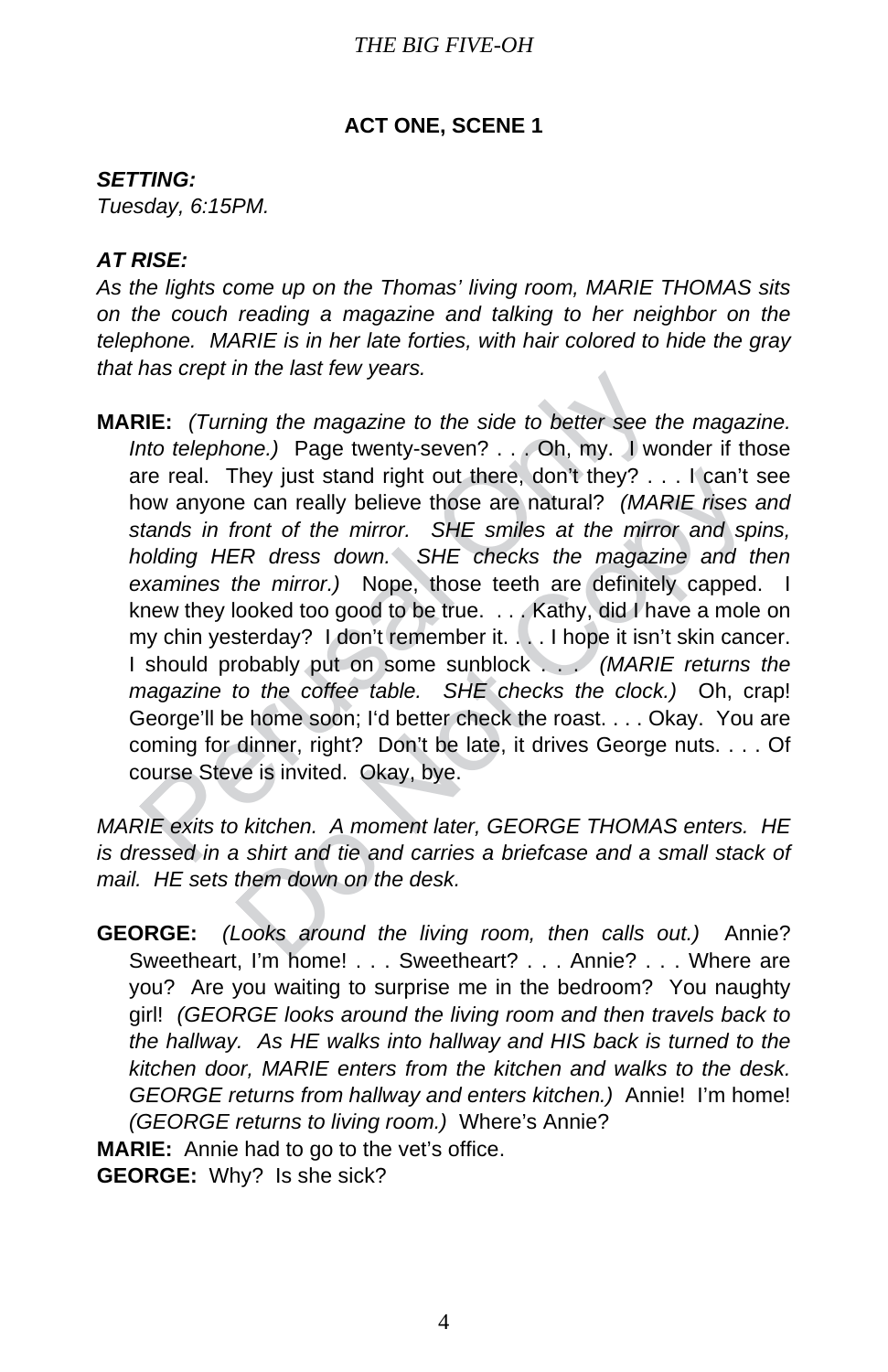- **MARIE:** George, Annie is nearly twenty years old. She's always sick. Doctor Kosimoto says we can pick Annie up tomorrow or maybe the day after. He's going to run some tests.
- **GEORGE:** Annie's going to be gone all night? How will I get to sleep without Annie to cuddle with?
- **MARIE:** She was sick, I'm not so sure you'd want to cuddle up a sick dog all night, would you?
- **GEORGE:** *(Sitting on couch.)* I guess that depends on just how sick she was.
- **MARIE:** She had a violent case of diarrhea and was throwing up all over the house.
- **GEORGE:** *(Pause.)* Why is the couch wet?
- **MARIE:** That's one of the places she was sick.
- **GEORGE:** *(Jumping to his feet.)* Why didn't you tell me that before I sat in it?
- **MARIE:** Because I sat in it before it was cleaned up. I thought I should spread the joy. I'm not really sure what kind of bacteria might be found in that mess, but I used a whole can of Lysol on it. Look at this mole, George. Does this look cancerous to you? I didn't see it there yesterday.
- ne house.<br>
NRGE: (Pause.) Why is the couch wet?<br>
NRGE: (Pause.) Why is the couch wet?<br>
NRGE: (Jumping to his feet.) Why didn't you tell me than it?<br>
NRGE: (Jumping to his feet.) Why didn't you tell me than it?<br>
NRGE: Becau umping to his feet.) Why didn't you tell me that before I<br>use I sat in it before it was cleaned up. I thought I sho<br>joy. I'm not really sure what kind of bacteria might<br>at mess, but I used a whole can of Lysol on it. Look **GEORGE:** You do not have cancer, Marie. You didn't have it last week, two weeks ago, or last spring when you left the toilet bowl green because of all the Saint Patrick's Day food that went through your system. You are perfectly healthy. Trust me, you will not die of cancer, you will not die of radon gas, and you will not be eaten by marauding army ants. If you keep this up, I'll have the cable company disconnect the Discovery Channel!
- **MARIE:** They weren't army ants! They were African termites. And, if I do get devoured, you'll have no one to blame but yourself. What's in the mail, George?
- **GEORGE:** A couple of bills. Another nursing home brochure; I'm not really ready for that yet, thank you. Here's an application to join the AARP. I tell you, Marie, when you close in on fifty everyone assumes you're either dying or well on your way to losing your mind. Is the newspaper here yet? I should probably check the obituaries and see if I'm dead.
- **MARIE:** You're not. I checked.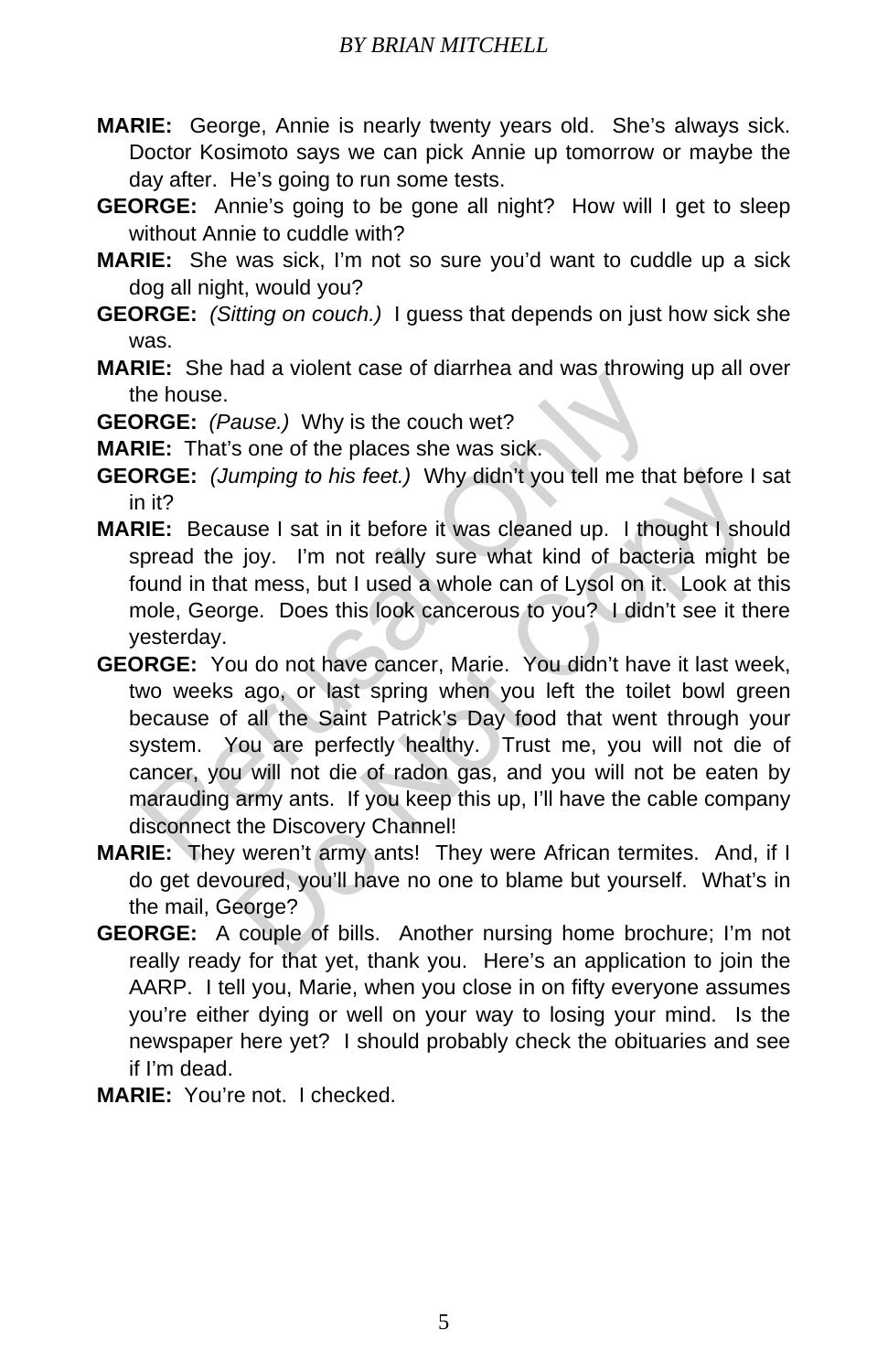- **GEORGE:** Thanks. Here's a birthday card from my lawyer. Hmmm . . . He says I should review my will now that I'm entering the "golden years." Golden years! Who does he think he's kidding? Another funeral home wants to show me what they have to offer. *(Reading the brochure.)* "Before you check out, check us out!" Hmmm . . . Classy.
- **MARIE:** How are their prices?
- **GEORGE:** Let's see - Hey! Whose side are you on?
- **MARIE:** Not for you, dear. For me. I won't live forever, you know.
- **GEORGE:** No one lives forever, Marie. But you'll outlive me.
- **MARIE:** Nothing is guaranteed in this world.
- **GEORGE:** *(Pointing to interior of brochure.)* Not true. "Satisfaction guaranteed or we dig you up and try again!"

**MARIE:** It doesn't say that!

- **EXECT:** No one lives identify to interior of brochure. During its guaranteed in this world.<br> **REE:** Nothing is guaranteed in this world.<br> **REE:** (*Pointing to interior of brochure.*) Not true.<br> **REE:** It doesn't say that<br> Son't say that!<br>
So, it doesn't, it just says satisfaction guaranteed. But<br>
lissatisfied is the average corpse these days? (Paus<br>
this is the third funeral home to send me information<br>
just me, or is that sort of thing tot **GEORGE:** No, it doesn't, it just says satisfaction guaranteed. But tell me, how dissatisfied is the average corpse these days? *(Pause.)* You know, this is the third funeral home to send me information this week. Is it just me, or is that sort of thing totally inappropriate to send to a man who's nearing his birthday?
- **MARIE:** You'll be fifty this year, dear. That's almost three-quarters of the life expectancy in America.

**GEORGE:** So?

**MARIE:** So you're rounding third and heading for home. If they don't target people your age as potential customers, who are they going to target?

**GEORGE:** Old people!

- **MARIE:** *(She starts to point at GEORGE. Stops. A pause as she decides not to give him the obvious answer.)* So how was work today?
- **GEORGE:** I got through it. I had to meet with John Duppins from biology and go over the usage patterns of computers in relation to our respective departments.

**MARIE:** And?

**GEORGE:** And what? Nobody really knows or cares what the usage patterns are. Duppins kept trying to show me pictures of his kids, and I kept trying to leave for my appointment.

**MARIE:** How did it go with Doctor Jackson?

- **GEORGE:** He seemed to spend more time behind me than in front of me. The sadist. He's supposed to call with test results sometime.
- **MARIE:** Tests? Are you all right?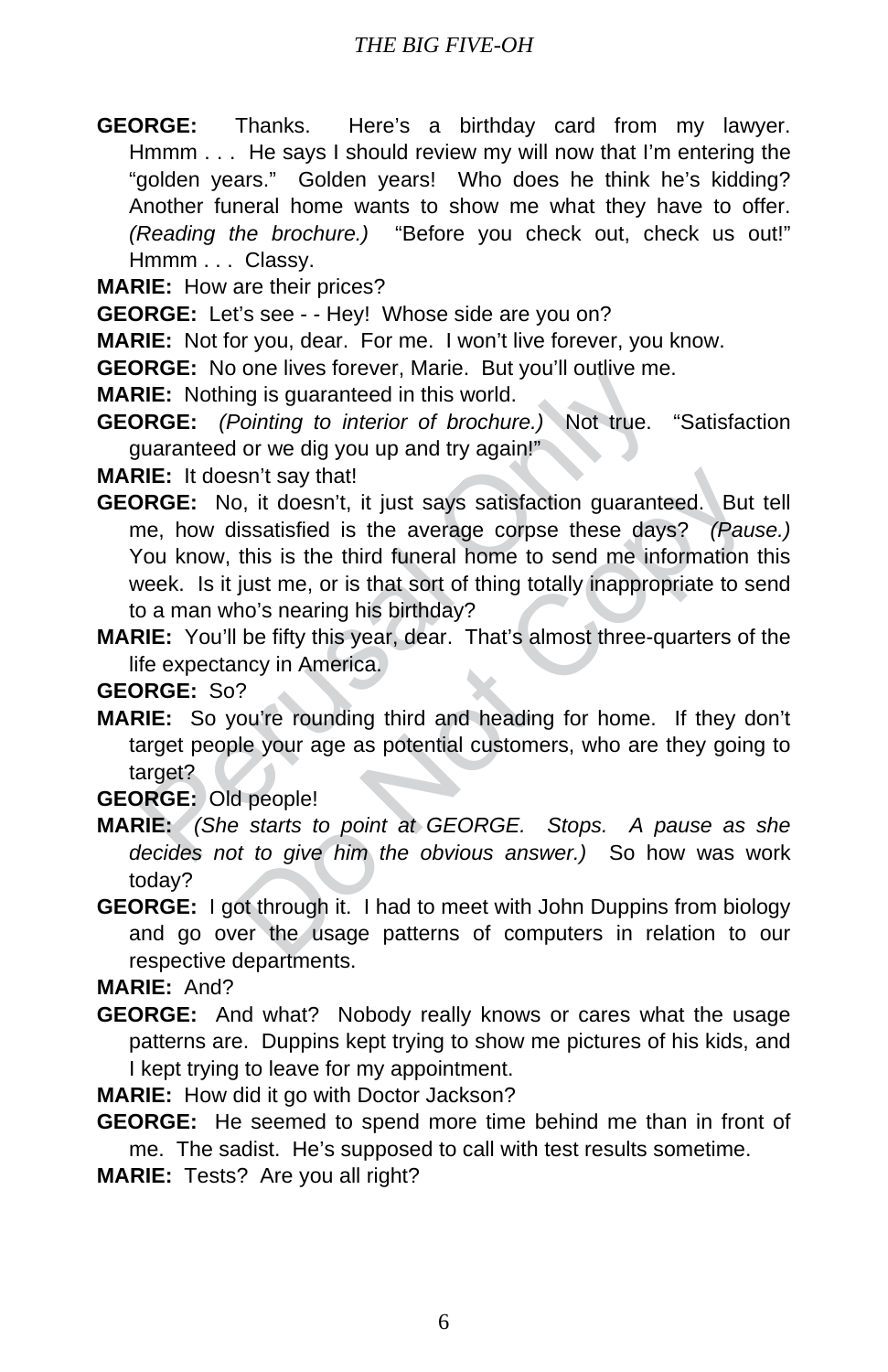**GEORGE:** I'm fine. He just needs to pay for that new Cadillac he's driving. I tell you, Marie, that man sucks the cash out of my pocket every time I see him!

**MARIE:** Doctors are expensive, George. And you're not just paying for the doctor. You're paying for the doctor, the facility, the testing, the nurses and lab people, the equipment, and the Cadillac.

**GEORGE:** Do you know his quote, Marie? "A healthy colon is a happy colon." What is that supposed to mean? My colon sure didn't feel happy with his finger in there probing around, seeing if he could reach my upper palate!

**MARIE:** Well, it's over now. Why don't you get ready for dinner?

**GEORGE:** Is the leech here yet?

**MARIE:** Our son's name is Eric. And no, he is not here yet.

**GEORGE:** If he's not a leech, how did you know who I was talking about?

**MARIE:** I'm sure he'll be here soon.

- **GEORGE:** If he plans on eating here every night he could at least be on time, couldn't he?
- **MARIE:** Why are you so grouchy tonight? Give Eric a break. He's very busy, George.

The Wallstown My don't you get ready for din<br>
NRGE: Well, it's over now. Why don't you get ready for din<br>
NRGE: Is the leech here yet?<br>
NRGE: If he's not a leech, how did you know who I<br>
bout?<br>
NRGE: If he's not a leech, h he's not a leech, how did you know who I was talk<br>the he'll be here soon.<br>The pairs on eating here every night he could at least be<br>n't he?<br>are you so grouchy tonight? Give Eric a break. He's v<br>ge.<br>b, he's not! He sleeps u **GEORGE:** No, he's not! He sleeps until three o'clock in the afternoon and barely has time to watch his soap operas before stumbling into the shower and dressing so he can freeload at his parents' for dinner. Then he wonders why he can't get a date. As if any decent woman would want to go out with an out-of-work slacker hooked on soap operas.

**MARIE:** You've had a long day, George. Why don't you go change for supper? I had planned on having corned beef, but after cleaning up Annie's mess, I decided on a roast instead. And . . . It's Tuesday. Kathy's coming over for supper.

**GEORGE:** No! I will not have that nutcase of a neighbor over for dinner.

**MARIE:** But we promised her last time we'd have her over to look at cruise pictures.

**GEORGE:** Marie, I only said that to get rid of her.

**MARIE:** But you promised, and she's probably on her way over already.

**GEORGE:** All right. She can come . . . if she doesn't bring Steve.

**MARIE:** Steve is her husband, George.

**GEORGE:** Used to be her husband, Marie. Used to be. I'm getting too old to deal with that unnatural relationship, thank you very much.

**MARIE:** She's coming, and that's final! I'm the one who works all day and then comes home to cook and clean, and if I say someone's coming for dinner, then they are coming for dinner!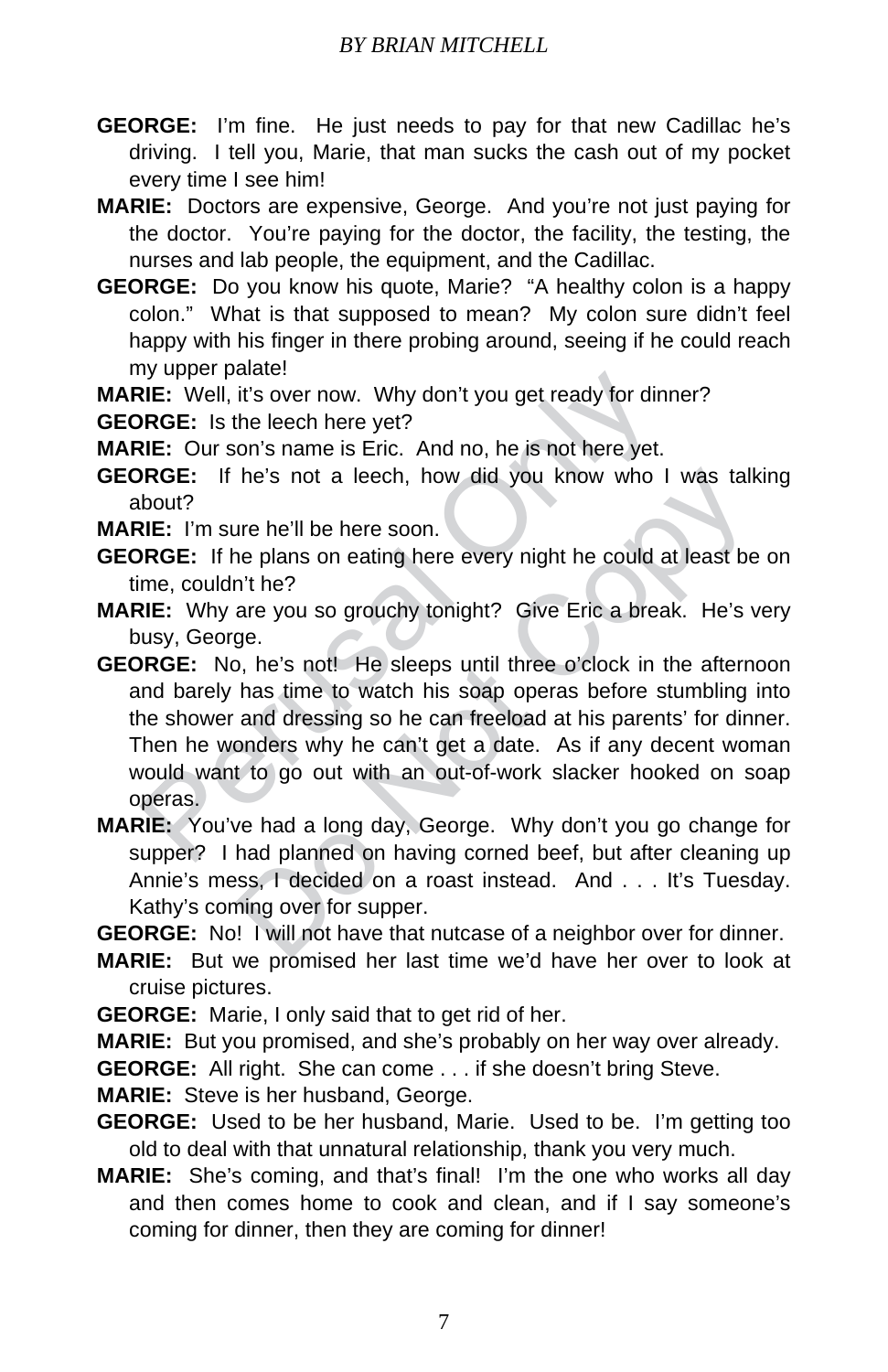**GEORGE:** *(Pause.)* Fine, fine. It's almost six-thirty. What time did you tell Eric to be here?

**MARIE:** Six-fifteen. And Julie called to say she was coming tonight, too. **GEORGE:** Why didn't you tell them six? You know they're always late.

*GEORGE exits to bedroom.*

- **MARIE:** We don't eat until six-thirty. I thought six-fifteen would give them plenty of time. *(MARIE goes to the front door, opens it, and looks outside.)* They'll be here soon, though. Maybe something came up. Do you think they're sick? Eric looked a little pale last night, don't you think?
- **GEORGE:** *(From offstage.)* He's not sick. He's lazy
- be the solit, indign: maybe some price of the pair of the pair of the pair of the pair of the pair of the set of the set of the set of the set of the set of the set of the set of the set of the set of the set of the set of ring him.) I think he's working too hard. I tried to tell lasn't right for him, but he just didn't seem concernecks the clock.) And where could Kathy be? She only l<br>hundred feet. (*MARIE* opens door again and che<br>low rumb **MARIE:** *(Ignoring him.)* I think he's working too hard. I tried to tell him that job wasn't right for him, but he just didn't seem concerned. *(MARIE checks the clock.)* And where could Kathy be? She only has to walk a hundred feet. *(MARIE opens door again and checks outside. A low rumble is heard, and SHE shuts the door.)* I hear Eric's car coming. He'll be here in five minutes or so by the sound of it. George? Are you coming out?
- **GEORGE:** *(Entering from the hallway, without tie.)* I'm coming. I knew Eric wouldn't miss a free meal. Are you sure Julie is coming?

**MARIE:** She said she was. I told her six-fifteen.

**GEORGE:** She's been late for every event in her life, Marie. Why would she change now? *(Sniffs.)* The roast smells good. Did you cook it?

**MARIE:** Of course I cooked it!

**GEORGE:** You didn't . . . bake anything, did you?

**MARIE:** Homemade rolls. Why do you ask?

**GEORGE:** Marie, I love you, dear, but please believe me when I tell you that your baking is atrocious.

**MARIE:** You knew that when you married me.

**GEORGE:** Yes, that's true. But I thought that you'd improve at some point. Remember how our families got so sick on our wedding cake? I asked you to order one from the bakery, but you insisted on doing it yourself.

**MARIE:** They wanted an arm and a leg for that cake!

**GEORGE:** Maybe so, but at least no one would have gotten ill.

**MARIE:** It wasn't that bad, George.

**GEORGE:** Really? Reverend Hardy could have won a track race on his way to the bathroom. Not bad for a seventy-year-old man! And everyone had diarrhea so badly the place had lines to get into the bathrooms.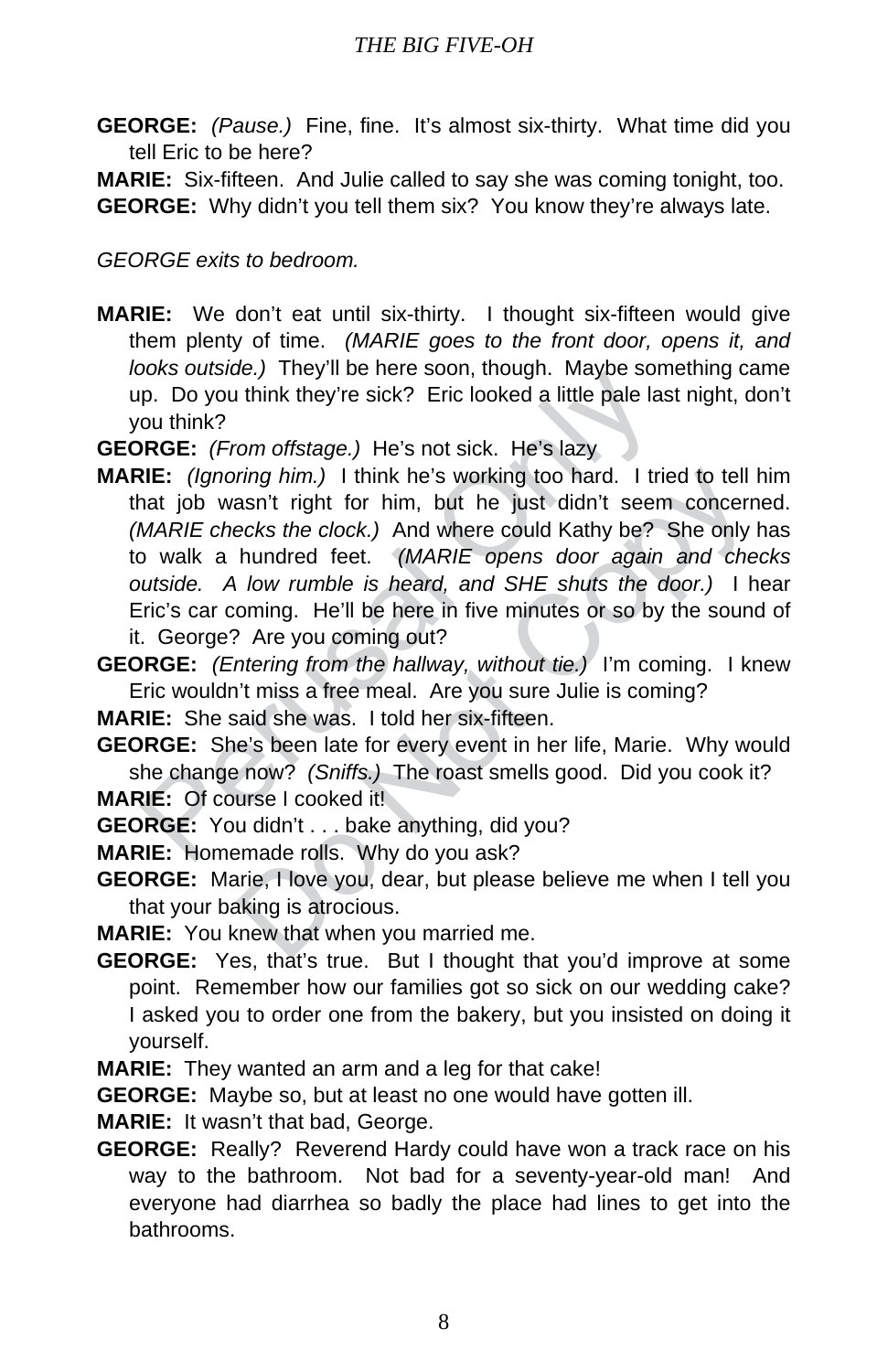**MARIE:** You're exaggerating.

**GEORGE:** I'm pretty sure your aunt Julie didn't make it in time! Remember? She stole a tablecloth and her and your uncle Ralph ran out the back way. Exaggerating? My mother was in the bathroom for seven hours!

**MARIE:** I think she fell asleep in there, so that doesn't count.

- **GEORGE:** She couldn't get off of the toilet; her legs fell asleep, remember? We had to break the door down to get her out. I still have flashbacks. Post-traumatic bathroom disorder!
- **MARIE:** I don't think it was my cake that made her sick. I use the same recipes my grandmother used for sixty years. She handed them down to my mother, and my mother handed them down to Deb and me.

**GEORGE:** Think how much pain and suffering that must've caused.

- **MARIE:** Nonsense. Everyone loved their cakes. You liked Deb's sourdough bread last Fourth of July, didn't you? And her cupcakes?
- **GEORGE:** Your sister was a fine baker, Marie, but the only people who ever enjoyed your cakes are now dead. Go figure.
- We compete that was iny care that induct it is acceled the solet. The end of my mother, and my mother handed them down to Deb only mother hands are alless. You ourdough bread last Fourth of July, didn't you? And her **REE: MARIE:** That's all I've heard since I was six. "Deb is better than you." "She can play the piano better than you, Marie." "Isn't Deb a graceful dancer?" "I like Deb's cakes better than yours, Marie. I should've married Deb instead of you!"
- **GEORGE:** I didn't say that, Marie!
- **MARIE:** You might as well have! I enjoy baking, George. It's a hobby. You have Annie, and I have baking.
- sense. Everyone loved their cakes. You liked De<br>bread last Fourth of July, didn't you? And her cupcakes<br>ur sister was a fine baker, Marie, but the only people v<br>ed your cakes are now dead. Go figure.<br>s all I've heard since **GEORGE:** Do me a favor. My birthday is coming up. I'll be fifty years old on Saturday, and I know you think that's a big deal. Just please, please don't bake me a cake. I'll give you the checkbook and you can buy one at the bakery, all right? Price is no object. I've had your cakes for every birthday since I turned twenty-two. That's . . . twentyseven birthdays in a row that I haven't been able to eat my own birthday cake. Please buy this one for me.

*The front door opens and ERIC enters. ERIC is in his early twenties.*

**ERIC:** Hey! I'm here. Is it time to eat?

**MARIE:** Kathy isn't here yet.

**ERIC:** Man, she's really late. It's after six-thirty.

**GEORGE:** You're late, too!

**MARIE:** And Julie should be coming soon.

**ERIC:** See, I'm almost early! Where's Annie? She die?

**MARIE:** She's at the vet's office, Eric. She was sick today. It's a sore subject with your father.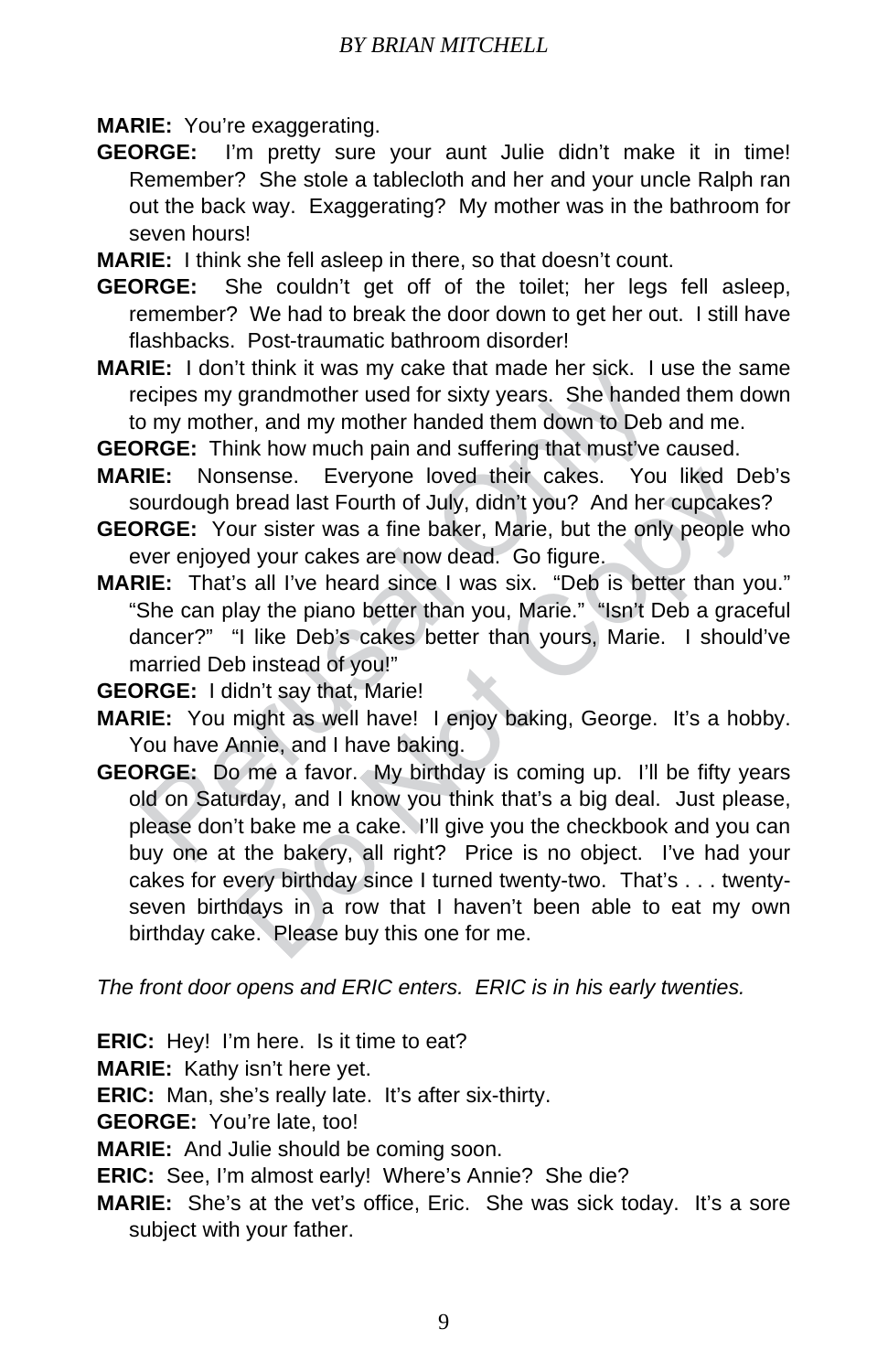**ERIC:** Geez, Dad. Get over it. Annie's, like, thirty-seven or something. **GEORGE:** She's twenty!

**ERIC:** Yeah, to you and me she's twenty. But to dogs, she's like eight hundred and something. She's like Yoda.

**MARIE:** Yoda, dear?

**ERIC:** That little Star Wars dude, Yoda. He's old and creepy, too.

**GEORGE:** Annie is not creepy! It's a glandular disorder!

- **ERIC:** Man, you're tense, Dad. I guess with the big five-oh coming up you're starting to face your own morality or something.
- **GEORGE:** It's my own *mortality*, and I plan on hanging around for quite a few more years yet. I'm surprised you even remembered I have a birthday coming up.

**ERIC:** Hey, it's gonna be a heck of a party. I have some friends that I promised I'd bring birthday cake to.

**MARIE:** *(Proudly, speaking to GEORGE.)* That's wonderful, Eric. I'm so happy someone likes my cake!

- Modelling commonlary, and Figure in Financyling and<br>irrival or events years yet. I'm surprised you even remembe<br>intrivaly coming up.<br>2: Hey, it's gonna be a heck of a party. I have some<br>normised I'd bring birthday cake to. d bring birthday cake to.<br>
Idly, speaking to GEORGE.) That's wonderful, Eric. I'm<br>
eone likes my cake!<br>
know. They work at the dog pound and were running<br>
ction stuff they kill the mutts with. I told 'em there'd<br>
ke to las **ERIC:** Yeah, I know. They work at the dog pound and were running low on the injection stuff they kill the mutts with. I told 'em there'd be enough cake to last a couple of weeks. How are things at the college? Still doin' that professor thing?
- **GEORGE:** I've been a professor of sociology since you were eight, Eric. I'll still be teaching sociology when you get a real job.

**ERIC:** I got a job!

**GEORGE:** No, you don't. Playing drums is not a real job, it's a pastime.

**ERIC:** Hey, it pays the bills.

**GEORGE:** Good. Then I can stop giving you money.

**MARIE:** George, you know we want to help Eric out.

- **GEORGE:** I tried to help him out by getting him an interview with the Olsen and Olsen law firm. Phil Olsen owed me a favor. Eric showed up three hours late for the interview!
- **ERIC:** Hey, I had a late gig the night before. Those ambulance chasers wanted me there at, like, ten-thirty! Even if I slept 'til ten, that would've only given me six hours of sleep. Besides, they wanted me to wear a tie. I hate ties.
- **GEORGE:** Everyone hates ties! If you hate them so much, how come I've gotten one from you every Christmas for fifteen years?

**ERIC:** In my defense, Mom usually picked them out for me.

**GEORGE:** You couldn't even buy me a present with your own money?

**ERIC:** Why spend good money on something you're going to hate anyway? Man, you're really crabby tonight. I came for supper, not another lecture. Don't you get sick of giving mortality lectures all day at work?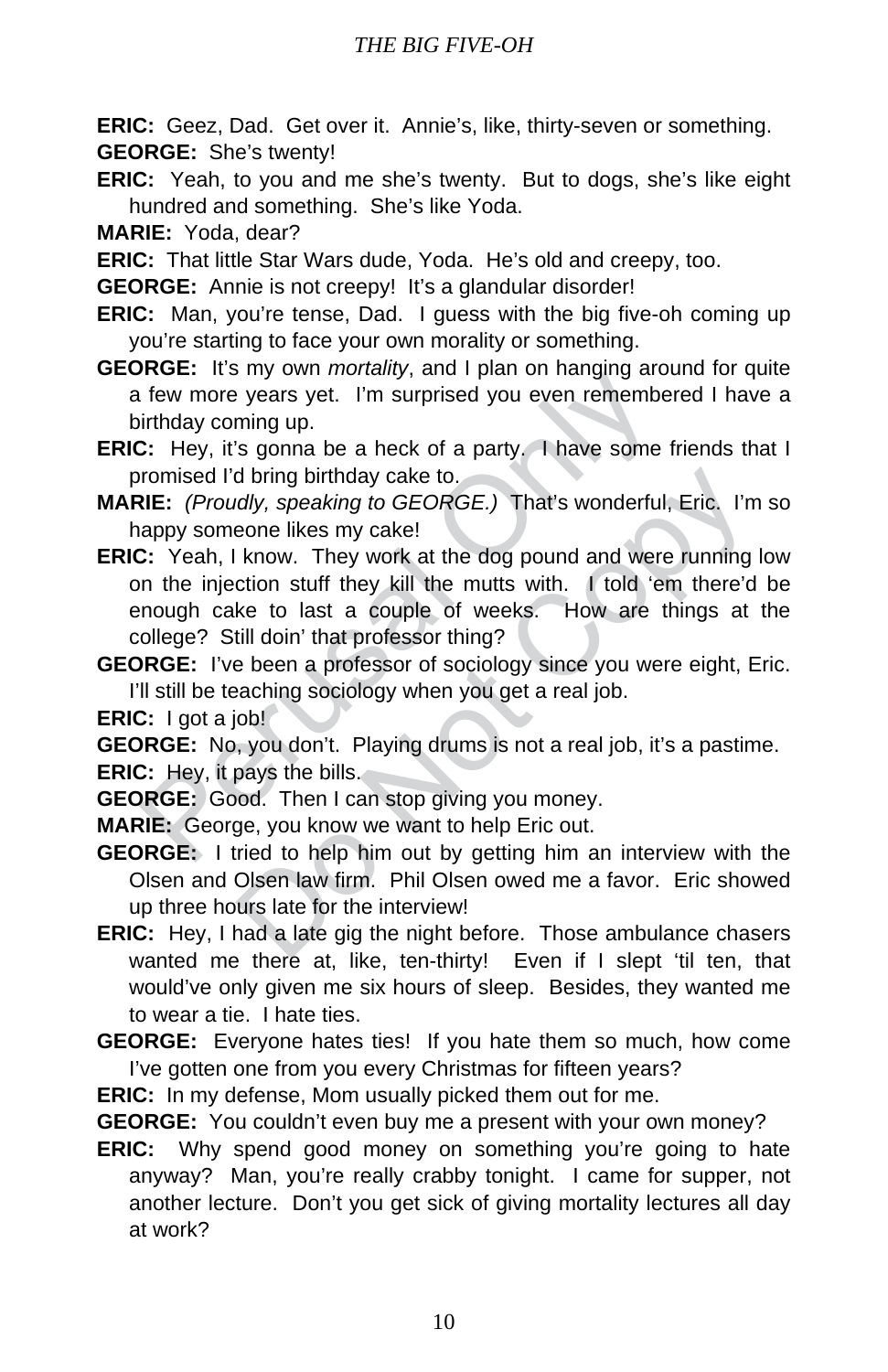**GEORGE:** *Morality* lectures! Yes, I do! All day. At work. A real job.

- **ERIC:** Sure, Dad. Are we gonna eat soon? I wanna catch a nap before tonight's gig.
- **GEORGE:** Why don't you sit down and rest? You must be exhausted.

*GEORGE leads Eric to the "wet" spot on the couch and sits him down. There is a knock on the door. MARIE goes to answer it.*

**ERIC:** Did you know this couch was wet? **GEORGE:** Really?

*MARIE answers the door, revealing KATHY, who enters with a ceramic urn that holds the remains of her husband, Steve.*

**KATHY:** I hope we're not late.

**ERIC:** We?

**KATHY:** *(Holding the urn out for ERIC to see.)* Steve and I.

**ERIC:** Oh, right, Steve!

**KATHY:** I wasn't sure what to wear, and Steve was absolutely no help.

**ERIC:** I would have guessed that.

- **MARIE:** *(Hissing.) Eric! Be polite!* Come in, Kathy. Sit down. Would you like something to drink?
- RIE answers the door, revealing KATHY, who enters with tholds the remains of her husband, Steve.<br>
HY: I hope we're not late.<br>
2: We?<br>
HY: (Holding the urn out for ERIC to see.) Steve and I.<br>
2: Oh, right, Steve!<br>
HY: I was **KATHY:** Thank you. Just water for me. *(Speaking to the urn.)* Steve, what would you like, dear? *(To MARIE)* Do you have scotch?

**MARIE:** Yes, I believe we do. With ice?

- **KATHY:** No, straight. He always takes it straight. The ice slows him down.
- **GEORGE:** Be careful, Steve, scotch is flammable.

**MARIE:** *(Under HER breath.)* Shut up, George!

e we're not late.<br> *ding the urn out for ERIC to see.*) Steve and I.<br>
th, Steve!<br>
sh't sure what to wear, and Steve was absolutely no help<br>
have guessed that.<br> *ing.) Eric! Be polite!* Come in, Kathy. Sit down. Wo<br>
mething **KATHY:** Of course, Steve doesn't drink as much now as he did before the accident.

**ERIC:** You don't say.

- **KATHY:** He doesn't like to talk about it, but I think the electricity took away his drinking problem. He shouldn't have had the toaster so close to the bathtub! I told him something bad would happen someday. He's just lucky he didn't get hurt!
- **ERIC:** Yeah. Something like that could kill you!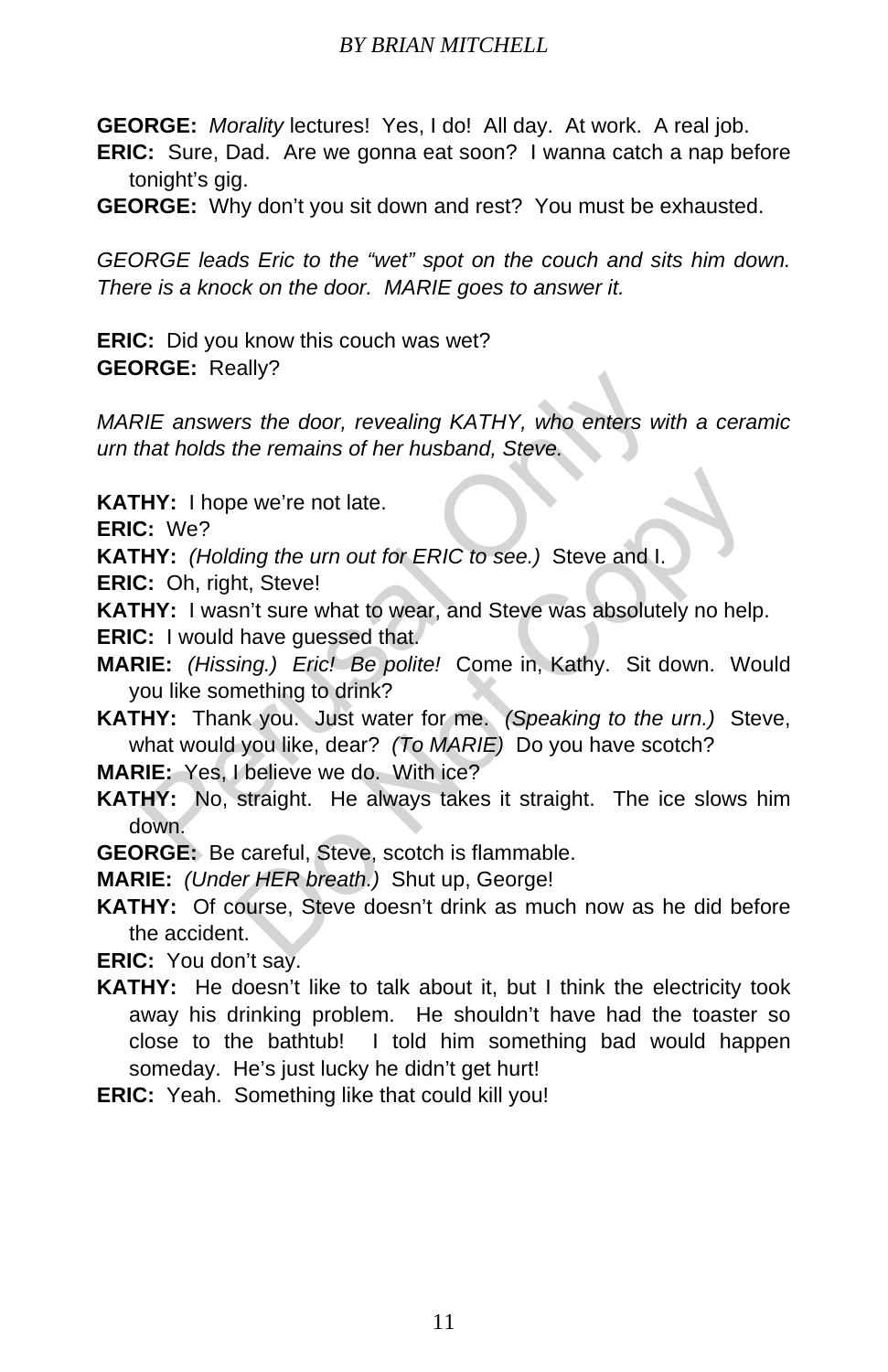**KATHY:** Now, I brought the cruise pictures with me. *(KATHY opens HER purse and removes a package of photos.)* It was just a lovely vacation, Marie. Very relaxing. You and George should think about going! I have wanted to go on a cruise for so long, and when Steve's insurance money came, we just had to seize the opportunity. It was so hot there, though!

**GEORGE:** I'm sure Steve's seen hotter.

**MARIE:** George! I'm serious!

**KATHY:** It was the first vacation we've been on since . . . thirty-eight years ago when we honeymooned in Las Vegas for three days.

**GEORGE:** That's a long time between vacations.

**KATHY:** Yes. Unfortunately, we didn't see much of Las Vegas.

**GEORGE:** Well, it *was* your honeymoon, right?

ERGE: That's a long time between vacations.<br> **PRGE:** That's a long time between vacations.<br> **HY:** Yes. Unfortunately, we didn't see much of Las Veg<br> **PRGE:** Well, it was your honeymoon, right?<br> **HY:** I got sick on the airl **KATHY:** I got sick on the airline food and spent the whole time in the room, so Steve decided to see Vegas on his own. He spent a thousand dollars watching dancing girls and lost the rest of our savings playing blackjack.

**ERIC:** I'm sure Steve was the life of the party. At the time.

**KATHY:** *(Starts to pull out photos, showing one to the others.)* Now, let's see . . . Here's the port in Tampa. That's our ship preparing to depart.

**MARIE:** Where did you go?

**KATHY:** The Western Caribbean. It was very exotic. See, here we are on deck, getting some sun.

**ERIC:** I hope you used sunscreen. I bet Steve burns easily.

**MARIE:** Eric!

It sick on the airline food and spent the whole time in<br>Steve decided to see Vegas on his own. He spen<br>bollars watching dancing girls and lost the rest of<br>ying blackjack.<br>Steve was the life of the party. At the time.<br>*Its* **KATHY:** Oh, yes, he always has. The boat had so much to eat and drink, it was unbelievable! I gained about six pounds over the course of the week. I'm so bad! I wish I were more like Steve. He hardly touched anything!

**ERIC:** Looks like he's lost some weight recently.

**MARIE:** *(Hissing.)* Eric, shut up! I mean it!

**KATHY:** He's always telling me how fat I've become, and then I go and eat like that for a week . . .

**MARIE:** It sounds like a wonderful time, Kathy.

**KATHY:** Oh, yes. And we had the nicest little stateroom. With the sway of the ocean and the sound of the waves against the boat and the activities all day long, we slept like the dead!

**MARIE:** *(Quickly to GEORGE and ERIC.)* Don't even go there!

*The front door opens, and JULIE enters. JULIE is in HER mid-twenties.*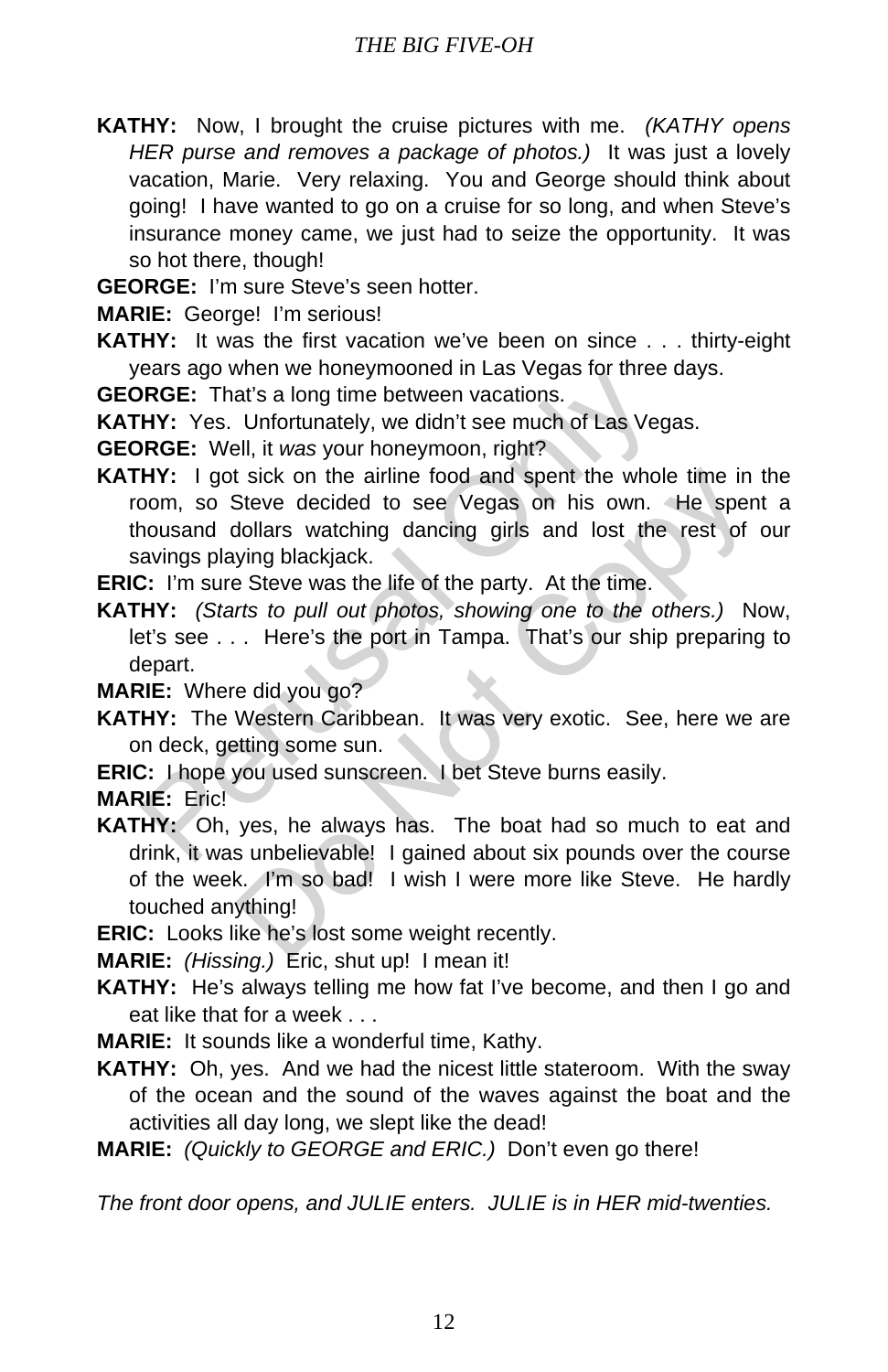**JULIE:** Hello all!

- **ERIC:** Hey Jules. You gotta see these cruise pictures! Missus Walters took Steve to the Caribbean!
- **MARIE:** Julie, sweetheart, you're late. Why didn't you call? I was frantic!

**JULIE:** You always say that, Mom.

- **MARIE:** It's always true. Once you have children of your own, you'll understand! If you ever get married, which is something I worry about too! You know, you're not getting any younger. Your father and I were married by the time we were your age. You should find a nice man and settle down before it's too late.
- Free Mannet and Settle down before it's too late.<br>
The God news, Mom! I was going to tell you at dinner,<br>
requisition hit me earlier than usual tonight, I'll tell you no<br>
sked me to marry him!<br>
Sked: Douglas? Douglas who?<br> **JULIE:** Good news, Mom! I was going to tell you at dinner, but since the inquisition hit me earlier than usual tonight, I'll tell you now. Douglas asked me to marry him!

**GEORGE:** Douglas? Douglas who?

**JULIE:** My boyfriend? Douglas?

**GEORGE:** What did you say?

**JULIE:** I said "yes"!

**MARIE:** But you're too young to get married! You're only twenty-five. Why are you rushing into this?

**GEORGE:** How long have you known this boy?

o marry him!<br>
uglas? Douglas who?<br>
yfriend? Douglas?<br>
"yes"!<br>
you're too young to get married! You're only twenty-fi<br>
u rushing into this?<br>
w long have you known this boy?<br>
of how long you know a person, Dad. It's how well **JULIE:** It's not how long you know a person, Dad. It's how well you know them!

**GEORGE:** How long?

**JULIE:** Four months. But we've been dating for over half that time.

**GEORGE:** No.

**JULIE:** You can't say no. I'm an adult and you can't control me. **GEORGE:** No.

**JULIE:** I'm doing this and there's nothing you can do to stop me!

**GEORGE:** Oh? How are you planning on paying for the wedding?

**JULIE:** *(Pause.)* Oh, please, Daddy! He's sweet and bright and - -

**GEORGE:** What does he do for a living?

**JULIE:** He makes a nice living.

**GEORGE:** Doing what?

**JULIE:** He's a . . . political adviser.

**GEORGE:** Republican or Democrat?

**JULIE:** Well, not that it matters, but he's a Republic - -

**GEORGE:** No! I will not have my daughter married to a *(Whispers.)* Republican.

**JULIE:** But he gave me a ring, Daddy!

*JULIE puts her left hand under GEORGE's nose.*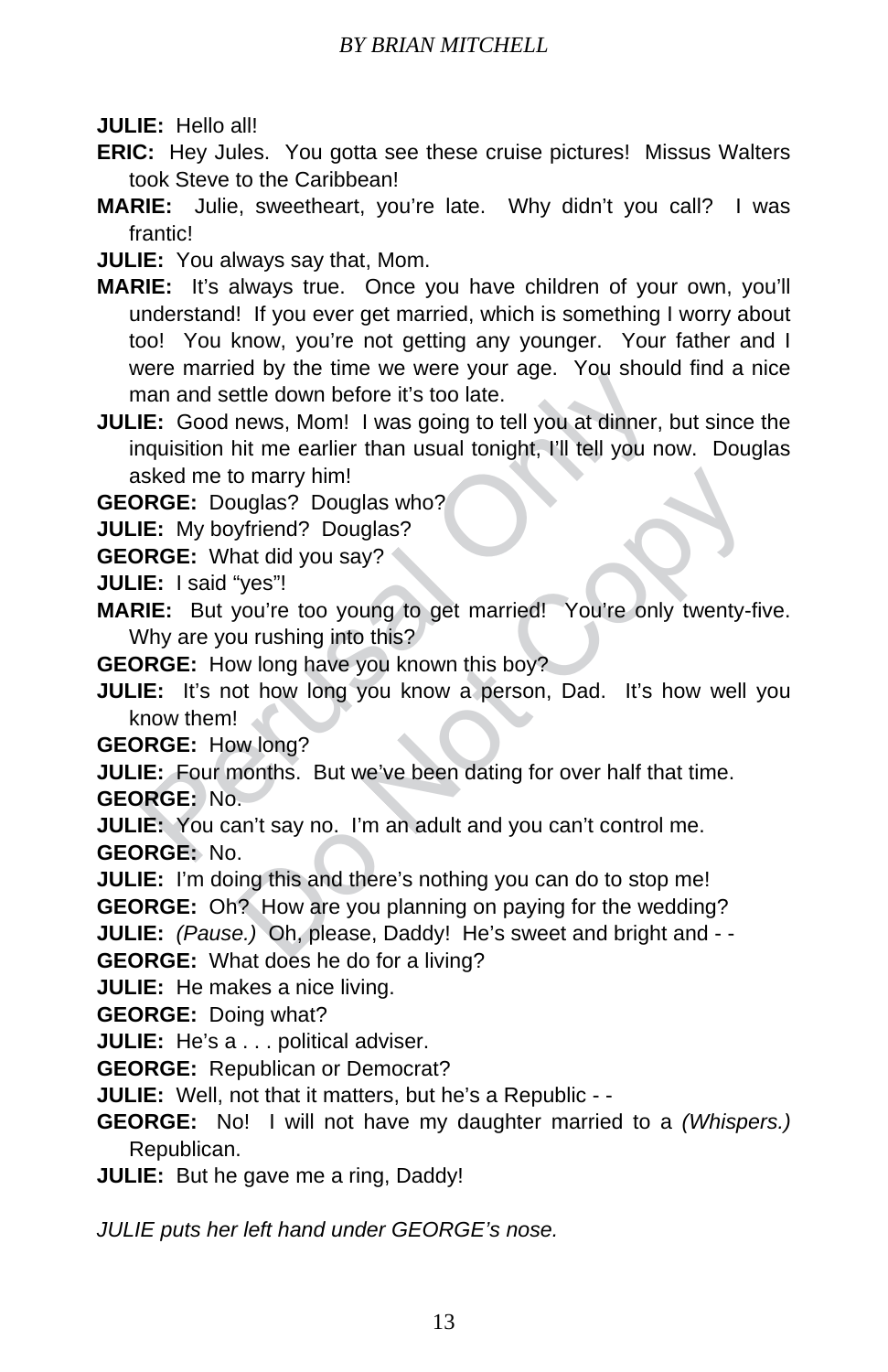**GEORGE:** If he's making such a nice living, how come there isn't a diamond in the ring?

**JULIE:** *(Points.)* There is a diamond! Right there, next to the swirl of gold.

- **GEORGE:** *(Pulls out his reading glasses and looks more closely.)* I see something glittery there. I can't tell if it's a diamond or not, though.
- **JULIE:** It is! I saw it under the microscope at the jewelry store.
- **KATHY:** It's a lovely ring, dear. Marriage is a very special thing between two people in love. It's when two people want to be together until the day they die.
- **ERIC:** Sometimes even longer!
- **KATHY:** No matter how miserable they make each other.
- **JULIE:** It's just the perfect ring, isn't it?
- In the better and the better and the wis-<br>
The content of the best of the wis-<br>
HY: Sometimes even longer!<br>
HY: No matter how miserable they make each other.<br>
IE: It's just the perfect ring, isn't it?<br>
IF: It's just the pe is the perfect ring, isn't it?<br>
ell, he sure went out on a limb buying something like to wasn't sure was going to say yes, didn't he? I mear<br>
said "no," he'd have been out twenty bucks.<br>
hind Dad, Jules. He's getting old a **GEORGE:** Well, he sure went out on a limb buying something like this for a girl he wasn't sure was going to say yes, didn't he? I mean, if you'd have said "no," he'd have been out twenty bucks.
- **ERIC:** Don't mind Dad, Jules. He's getting old and cranky.
- **GEORGE:** I am not old! *(Pauses as they all look at him.)* Well, okay, but I'm not cranky!
- **MARIE:** Yes, dear, you are.
- **JULIE:** Anyway, I invited Douglas to come for dinner.
- **MARIE:** You did? But I'm only having a roast! If I had known you were inviting a guest I would have made lasagna or ham or maybe my special meatloaf.
- **JULIE:** Yes, that's why I didn't tell you. Douglas is a vegetarian.
- **ERIC:** I thought he was a Republican?
- **JULIE:** It means he doesn't eat meat. He didn't want you to go out of your way for dinner.
- **GEORGE:** He's a vegetarian-Republican? Honestly, where do you find these guys, Julie? I'm going to change. If we aren't going to eat until midnight, I might as well be comfortable. *(GEORGE exits into bedroom.)*
- **JULIE:** Are you happy for me, Mom?
- **MARIE:** Of course I am, dear. I'm extremely happy. My young daughter has decided to marry a man she's known for only four months. What's not to be happy about? I mean, even if he is a Republican, how bad can it be? Why should it bother your mother and father that you've ignored every lesson we've taught you over the past twentyfive years? Everything will work out, right?
- **JULIE:** Well, as long as you're happy . . .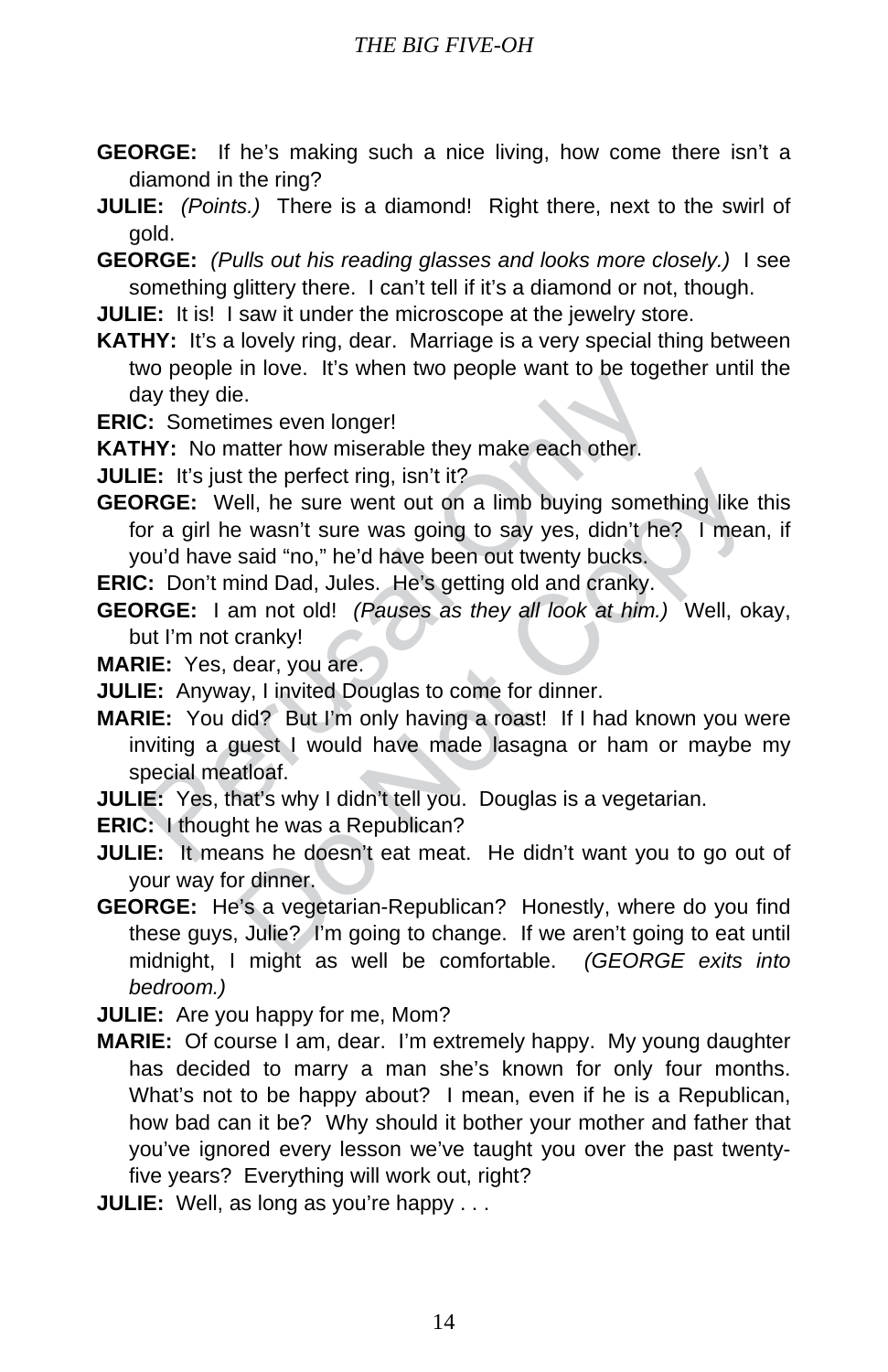**MARIE:** We can just go ahead and plan my funeral while we do the wedding. Maybe they'll give us a discount on bulk flowers. Or better yet, we'll just move the flowers right to the cemetery after the wedding and just get a new banner. I'm going to take the roast out of the oven. *(MARIE turns and starts to exit into the kitchen.)* And put my head in there instead.

**ERIC:** *(Calling after MARIE.)* We have an electric stove, Mom.

- **KATHY:** I'll help, Marie. Steve, you stay here and talk with the kids, all right?
- *KATHY follows MARIE into the kitchen.*

**ERIC:** So where's this Doug guy?

HY follows MARIE into the kitchen.<br>
2: So where's this Doug guy?<br>
IE: Douglas. He goes by Douglas. (Checks watch.)<br>
ave been here by now. Of course, he was a little needing Mom and Dad. Maybe I told him a little too<br>
neeri las. He goes by Douglas. *(Checks watch.)* He show here by now. Of course, he was a little nervous abom and Dad. Maybe I told him a little too much abom and Dad. Maybe I told him a little too much abom and look out.<br>By sou **JULIE:** Douglas. He goes by Douglas. *(Checks watch.)* He should have been here by now. Of course, he was a little nervous about meeting Mom and Dad. Maybe I told him a little too much about them?

*A loud banging sound comes through the front door. ERIC and JULIE rush to the door and look out.*

**ERIC:** Some idiot just smashed my car! **JULIE:** That's Douglas!

*They hurry out to help and return shortly with DOUGLAS. DOUGLAS is in his forties and is extremely drunk. ERIC helps DOUGLAS walk.*

**ERIC:** He's going to pay for that damage, Julie!

**JULIE:** He's got insurance; it'll be covered.

**ERIC:** It'd better be!

**JULIE:** What's the big deal? Your car can't be worth more than fifty bucks anyway!

**ERIC:** It's all I have, Jules. It's worth twice that to me!

**DOUGLAS:** *(To ERIC.)* Hi sweetie. Did you cut your hair?

- **JULIE:** I'm over here, Douglas. I'm right here. Oh, you're drunk! How much did you have to drink?
- **DOUGLAS:** Well, I was a wee, tiddly, little bit nervous about meeting your father, so I just had a couple, you know, to take the edge off.

**ERIC:** A couple of beers?

**JULIE:** A couple shots?

**DOUGLAS:** A couple fifths of tequila. *(Pause.)* I'm gonna be fine in a minute, though. Really.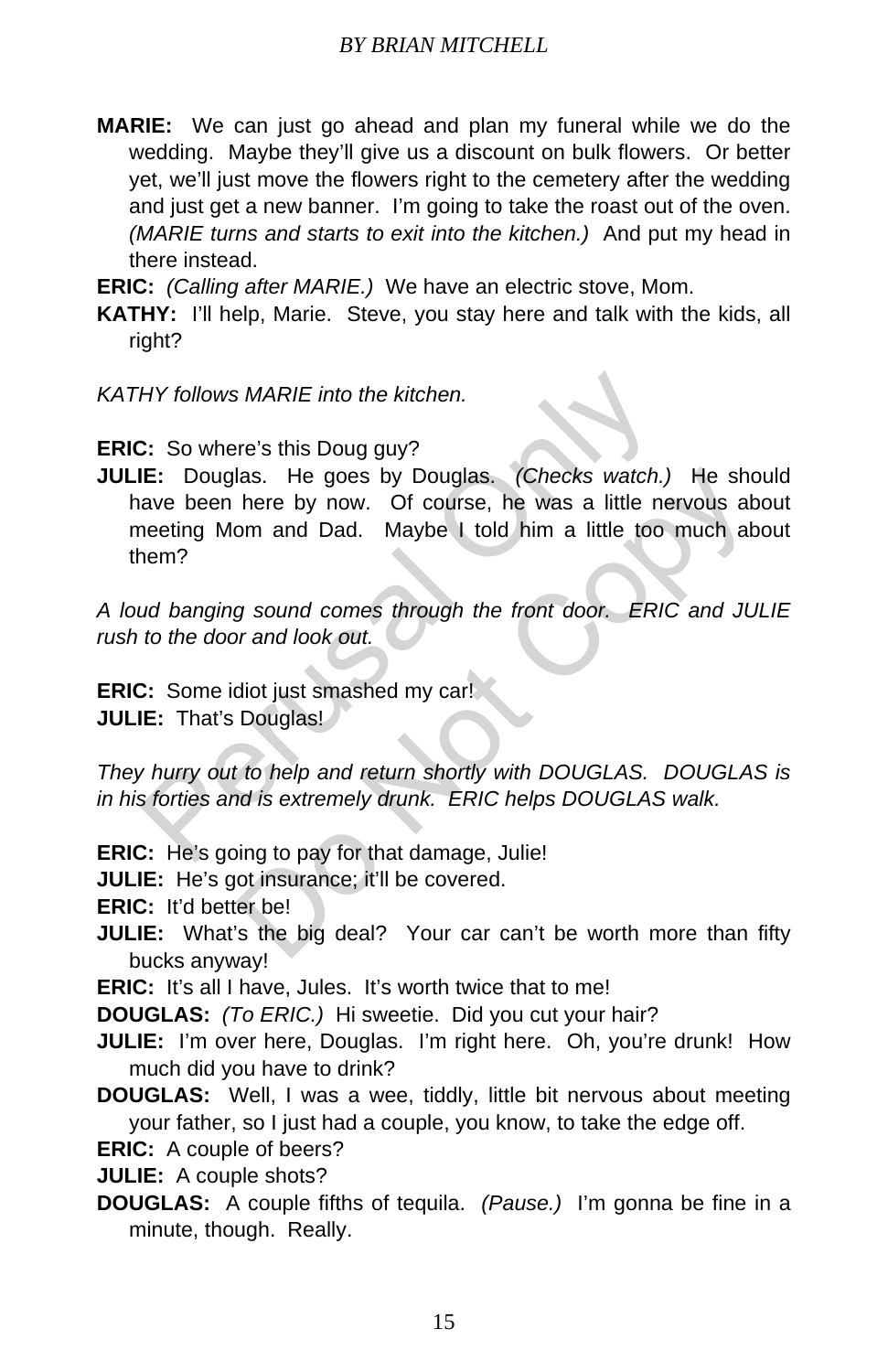**ERIC:** I highly doubt that.

**JULIE:** What are we going to do? I can't let Dad meet him in this condition!

**ERIC:** You're totally screwed, Jules!

**DOUGLAS:** No worries. I'll be smashing!

**ERIC:** Don't do any more smashing, all right? My car is totaled.

*ERIC takes DOUGLAS over to the couch and sits him down.*

**DOUGLAS:** Nice couch! It's wet, though.

*MARIE enters from kitchen.*

- **MARIE:** Oh! Our guest has arrived. How nice. I'm Julie's mother, Marie. *(She goes to DOUGLAS and holds out her hand to shake.)*
- **DOUGLAS:** *(Shaking hands while searching HIS memory for HIS name.)* I'm . . . uh . . . Julie's friend.

**JULIE:** Douglas.

**DOUGLAS:** Yeah, that's right, Douglas.

RIE enters from kitchen.<br>
RIE: Oh! Our guest has arrived. How nice. I'm Ju<br>
Marie. (She goes to DOUGLAS and holds out her hand to<br> **IGLAS:** (Shaking hands while searching HIS mem<br>
name.) I'm ... uh ... Julie's friend.<br> **IE** Our guest has arrived. How nice. I'm Julie's mother goes to DOUGLAS and holds out her hand to shake.) (Shaking hands while searching HIS memory for  $1 \ldots$  uh... Julie's friend.<br>ss. eah, that's right, Douglas.<br>as. eah, tha **MARIE:** *(Concerned over DOUGLAS' age.)* You're Douglas? You aren't what I expected. I thought you'd be much young . . . uh . . . That is, Julie seems a bit too . . . I didn't expect someone so close to my own . . . uhm . . . *(Pause.)* How old are you?

**DOUGLAS:** Uh . . . Well, I'm forty-four.

**MARIE:** Forty-four!

- **DOUGLAS:** Pleased to meetcha! It's obvious where Julie gets her poise and charm.
- **MARIE:** Oh. Well . . . How sweet of you to say so. Are you all right, Douglas? You look a bit pale.

**DOUGLAS:** Me? I'm fine. Just fine. *(Pause.)* How are you?

**MARIE:** Good. I'm . . . I'm good. Are you sure you're not ill?

**DOUGLAS:** No. It's a bit warm in here, though, isn't it?

**MARIE:** I'm sorry. I was just cooking. I'll go turn the heat down a bit. You're not going to be sick now, are you?

**DOUGLAS:** No, I'm not going to be sick now.

**MARIE:** Well . . . good. I'll be right back. I'll turn the heat down.

*MARIE exits to kitchen.*

**DOUGLAS:** *Now* I'm going to be sick!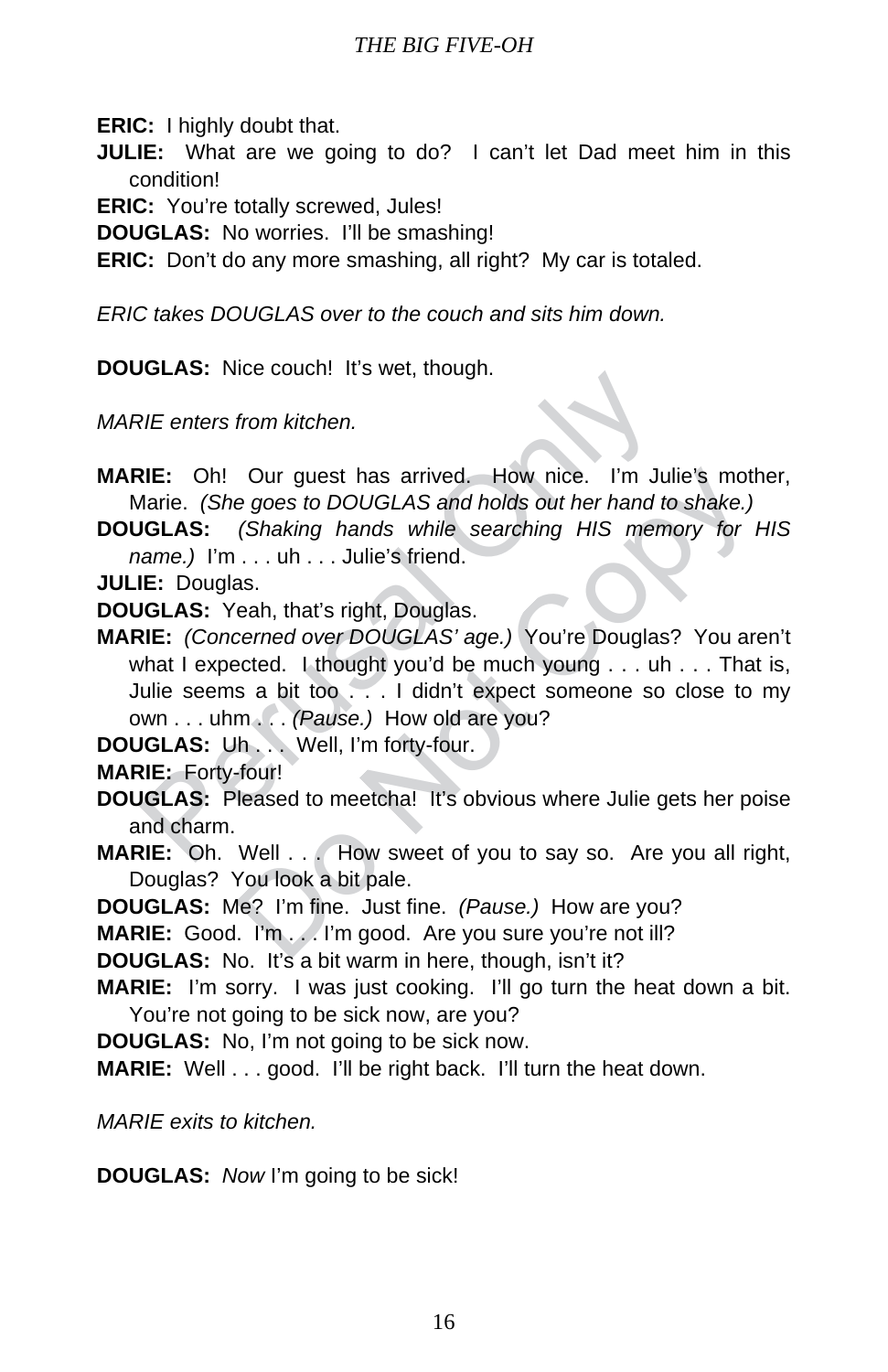*DOUGLAS rises from the couch, lifts the cushion and noisily vomits, quickly replacing the cushion when he's finished.*

**JULIE:** Oh, you poor thing!

**ERIC:** Ooh! Mom is going to be so pissed when she finds that!

**JULIE:** *(Spraying the couch with perfume from her purse.)* Eric, help him stand, and I'll spray the mess with my perfume. We'll eat and run. Douglas can sober up, and we can blame the mess on Annie.

**ERIC:** You can't really think that plan will work? Besides, Annie's at the vet's.

**JULIE:** Do you have a better idea?

**ERIC:** Why don't you clean it up?

E: Do you have a better idea?<br>
IE: Do you have a better idea?<br>
IE: Do you have a better idea?<br>
IE: The cleaning stuff is in the kitchen, Eric. I don't si<br>
ull that off.<br>
IGLAS: (*To ERIC.)* How about a little smoochie, swe **JULIE:** The cleaning stuff is in the kitchen, Eric. I don't see how we'd pull that off.

**DOUGLAS:** *(To ERIC.)* How about a little smoochie, sweetie?

**ERIC:** Oh, man! Your breath! Do you have a tic-tac or something?

**JULIE:** *(Digging in her purse.)* I've got some gum in here somewhere.

**ERIC:** *(Checking out the couch.)* Oh, jeez! That really stinks! Smells like tequila perfume. We better keep Mom and Dad away from here!

**GEORGE:** *(Entering in jeans.)* Oh, goodie! All the freeloaders are here.

Maybe we can eat now before the roast burns. Who's the old guy? **JULIE:** Dad, this is Douglas.

**GEORGE:** An old vegetarian Republican. Great. Any more good news, Julie? Any criminal record I should be aware of?

**DOUGLAS:** Well, one time in coll - -

**JULIE:** No! Nothing like that, Dad.

To ERIC.) How about a little smoochie, sweetie?<br>
In! Your breath! Do you have a tic-tac or something?<br>
In Pour breath! Do you have a tic-tac or something?<br>
Signal in the couch.) Oh, jeez! That really stinks! Sm<br>
perfume. W **GEORGE:** What is that smell? God, I hope it isn't one of her cakes! **JULIE:** I don't smell anything.

**GEORGE:** You don't? It's horrible! Do you smell it, Eric?

**ERIC:** Me? Nope. I don't smell perfume or tequila!

**JULIE:** I think it's coming from the bathroom.

**GEORGE:** If you can't smell it, how can you tell where the smell is coming from?

**JULIE:**  $I \ldots$  just smelled it. Yeah. And since you smelled it first, and you're closer to the bathroom, the smell must be coming from in there. Why don't you and Eric check it out and see if you can find the problem.

**GEORGE:** Why take Eric? I can check it out fine myself.

*GEORGE exits to bathroom.*

**ERIC:** Good thinking, Jules!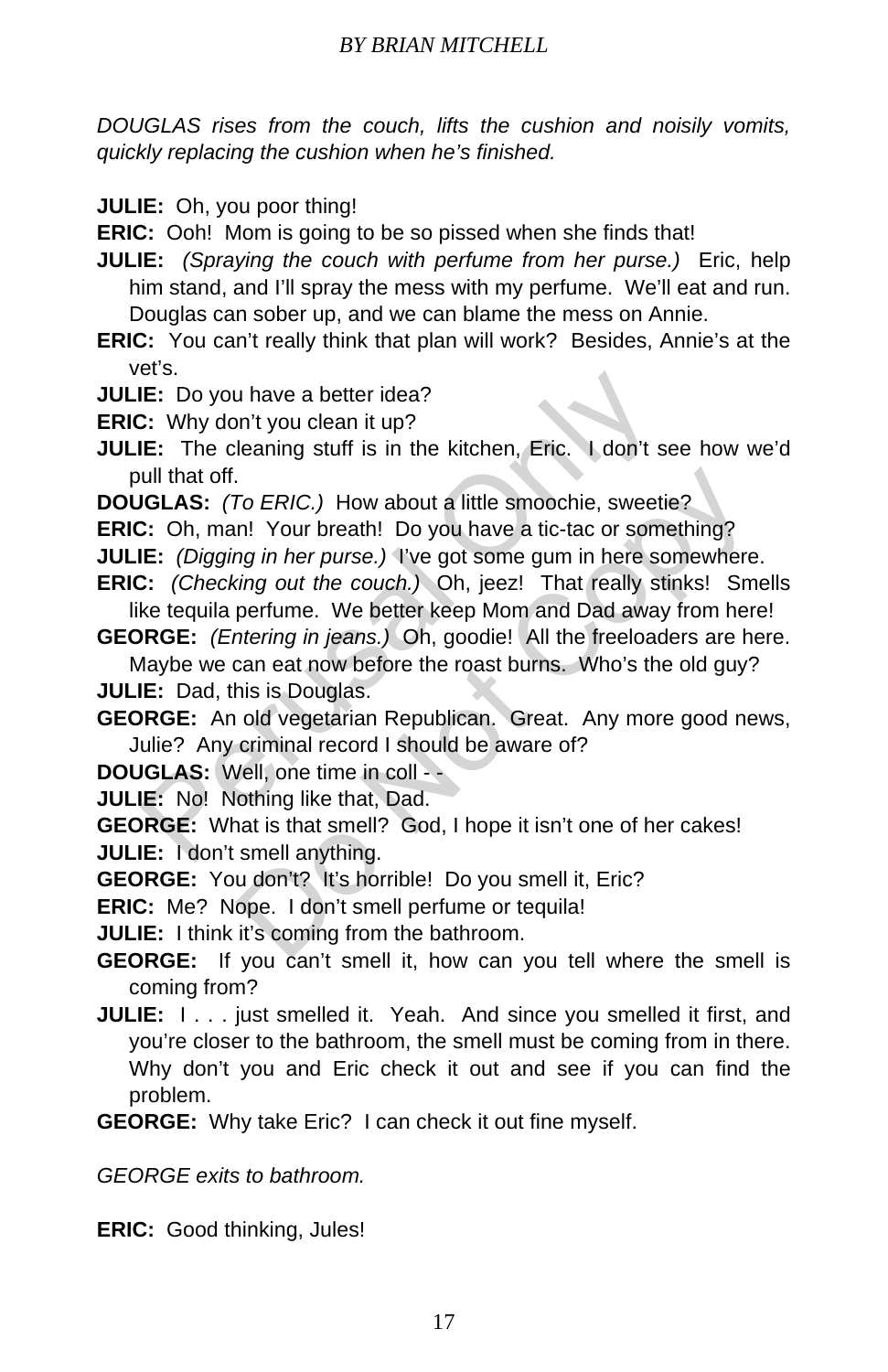**JULIE:** Quick, help me with Douglas.

**ERIC:** Help you what?

**JULIE:** Let's hide him in the closet for now. We'll clean up the mess and let him sober up before Dad gets back.

*THEY drag DOUGLAS into the closet and shut the door. There is a retching sound as DOUGLAS vomits again in the closet.*

- **ERIC:** I think he just puked in Dad's shoes! Now I'm, like, an accomplice! That's just great, Jules! Dad's gonna kill both of us! You owe me big time!
- **JULIE:** Not if we can clean up the worst of it before Mom or Dad finds out. We need to get to the cleaning supplies in the kitchen. Go distract Mom and grab the cleaning stuff, okay?

**ERIC:** How?

**JULIE:** Go tell her you need her to look at something, then grab the cleaning stuff and get back in here! Come on, Eric. Use your brain for once! I'm a little frantic right now! I can't think of everything!

**ERIC:** I'm on it, Jules!

*ERIC exits to kitchen.*

incern the big time!<br>
We me big time!<br>
We me big time!<br>
We meed to get to the cleaning supplies in the list<br>
incert Mom and grab the cleaning stuff, okay?<br>
Consist act Mom and grab the cleaning stuff, okay?<br>
Consistent Mom m and grab the cleaning stuff, okay?<br>
Ill her you need her to look at something, then grab<br>
uff and get back in here! Come on, Eric. Use your br<br>
m a little frantic right now! I can't think of everything!<br>
t, Jules!<br>
tiche **DOUGLAS:** *(A scream from the closet.)* AHHHH! I'm blind! *(Pause. Then, calmer.)* Wait! Maybe my eyes are closed . . . Ow! I just poked myself in the eye! *(Pause.)* Ow! My other eye was open, too! *(Pause.)* AHHHH! I'M BLIND!

**JULIE:** *(Through door.)* You're not blind, Douglas. Be quiet! **DOUGLAS:** Ooooh! And I smell bad, too!

*JULIE opens the closet door, and DOUGLAS falls out.*

**JULIE:** You're right! That smells terrible! *(Pause.)* Eric was right, Douglas, you puked in my dad's shoes! He's gonna kill us!

*ERIC and MARIE enter from kitchen as JULIE tries to stuff DOUGLAS back into the closet but fails. DOUGLAS falls down, his ear to the floor. ERIC carries a bucket and cleaning supplies.*

**MARIE:** Okay, Eric. Show my why you think the front closet is a better place for the cleaning supplies than under the kitchen sink. **JULIE:** Mom!

**MARIE:** Julie, why is Douglas sprawled on the floor?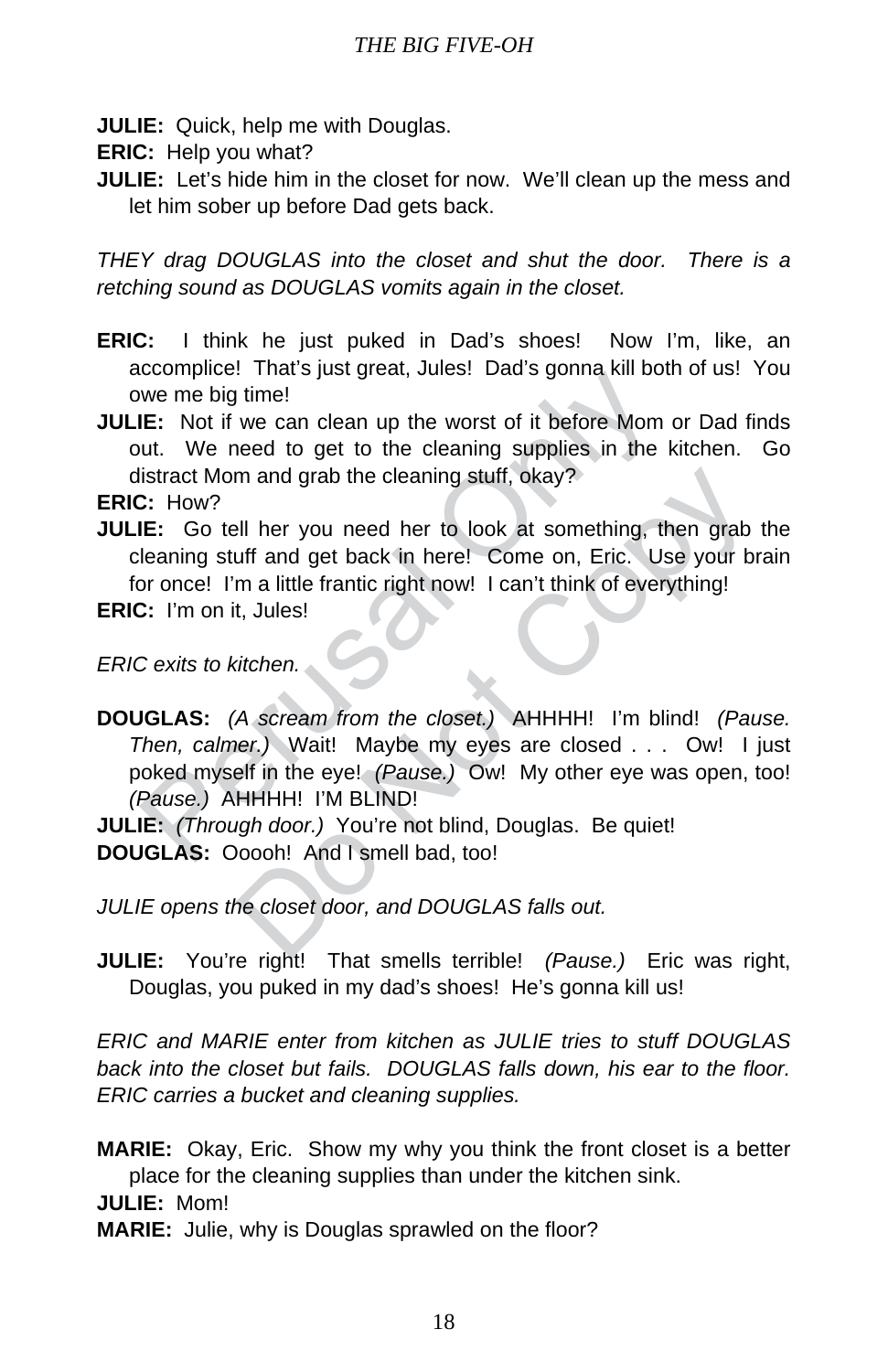**JULIE:** Because . . . he's . . . he's checking for termites. He has very good hearing, and he can hear the darned things eating away the wood of the house. You should call an exterminator. Right now!

**MARIE:** Termites! I'll call Mister Flea's Pest Control tomorrow.

**JULIE:** I think I read that termites can cause malaria!

**MARIE:** Really?

- **JULIE:** Really. So you'd better not wait! I heard they can eat a house to the baseboards in a matter of hours! And I think I read somewhere that termites can pass along mad cow disease! Do you want a rampant plague of mad cows wiping out the whole neighborhood?
- **MARIE:** I'll go call right away!

*MARIE exits to kitchen as ERIC and JULIE drag DOUGLAS back to the sofa. DOUGLAS crumples onto the floor.*

- **JULIE:** You told her to check the front closet when you knew that Douglas was in there?
- **ERIC:** I panicked! The closet was on my mind, and I let the words tumble out before I thought about what I was saying!
- NE: I'll go call right away!<br>NE: I'll go call right away!<br>NE: I'll go call right away!<br>NE exits to kitchen as ERIC and JULIE drag DOUGLAS.<br>DOUGLAS crumples onto the floor.<br>NE: You told her to check the front closet when yo AS crumples onto the floor.<br>
told her to check the front closet when you knew t<br>
as in there?<br>
cked! The closet was on my mind, and I let the wo<br>
before I thought about what I was saying!<br>
i were a normal person, instead o **JULIE:** If you were a normal person, instead of a mentally deficient moron, I'd say you were trying to sabotage me! Unfortunately, I know better. This will have to do for now. Help me move Douglas to the couch.

*As THEY lift DOUGLAS up and begin to move him, GEORGE enters from bathroom. ERIC and JULIE drop DOUGLAS, who lands with a thud in front of the couch with his face against the floor.*

**DOUGLAS:** Ouch.

**GEORGE:** Nothing smelled bad in there. *(Sniffs.)* It smells out here, though. Can't you smell it?

**JULIE:** Nope, not at all. How about you, Eric?

- **ERIC:** Well, yeah. *(JULIE hits him.)* I mean, no. I did before, but now I don't.
- **JULIE:** I think Mom's baking something for dinner. Right, Eric?
- **ERIC:** Oh. Right. Yeah, there was a smell in there. I remember now.
- **GEORGE:** Maybe if I get in there I can ruin it before she serves it. Julie, why is your Republican lying on the floor like that?
- **JULIE:** Douglas is . . . uh . . . uh . . .

**ERIC:** Looking for termites, isn't he?

**JULIE:** No! No, he's getting ready to do some push-ups. He's very fit. **GEORGE:** He seems to have forgotten the "up" part.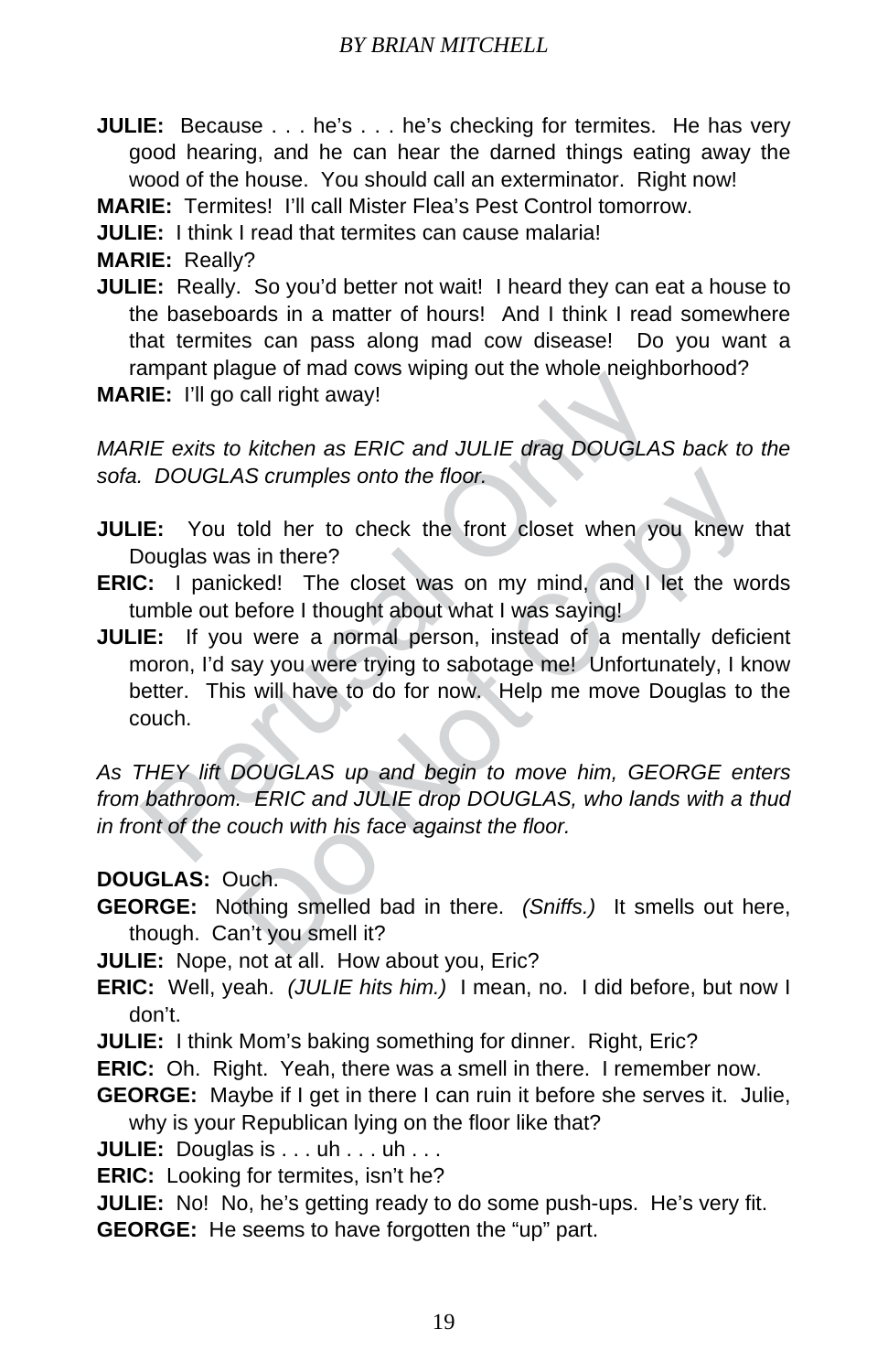*MARIE enters.*

- **MARIE:** The exterminators will be here soon. Is everyone ready for dinner?
- **GEORGE:** What exterminators?
- **MARIE:** I called Mister Fleas to take care of the termites Douglas heard in our closet.
- **GEORGE:** He heard termites in the closet?
- **MARIE:** He has very acute hearing. George, help me bring the food in, will you?
- We Chaster and Sectionary. Coolige, help the bink<br>
ill you?<br>
In SRGE: Do you smell something, Marie? Something like<br>
in value of the burning rubber on top of unwashed feet<br>
RIC: If you don't like my cooking, you can just g **GEORGE:** Do you smell something, Marie? Something like rotten eggs mixed with burning rubber on top of unwashed feet in a vat of sewage?
- **MARIE:** If you don't like my cooking, you can just go without!
- **GEORGE:** No, dear. I'm just saying that there's a rancid smell . . .
- don't like my cooking, you can just go without!<br>
, dear. I'm just saying that there's a rancid smell...<br>
very careful about the next words that come out of y<br>
orge. They could be your last.<br>
Now what? Probably my imaginati **MARIE:** Be very careful about the next words that come out of your mouth, George. They could be your last.
- **GEORGE:** Know what? Probably my imagination. Can I help bring the food in?

#### *GEORGE and MARIE exit to kitchen.*

- **JULIE:** Come on, Eric. Help me get Douglas to the table. Douglas . . . Time to eat!
- **DOUGLAS:** I don't know if I can eat much. My stomach feels a little queasy.
- **ERIC:** You can't have much more in there, can you?

**JULIE:** Can you carry him?

**ERIC:** No, but I can help guide him over, I guess.

**JULIE:** Thanks, Eric. Really.

**ERIC:** Yeah, yeah. Let's go.

*THEY move into dining area. DOUGLAS stumbles to a chair on the downstage side and begins to sit down.*

**ERIC:** Don't sit there! No one sits there.

**DOUGLAS:** Why not?

**ERIC:** I don't know. Dad's mom died in that spot, and he doesn't like anyone "invading her spirit" or something like that.

#### **DOUGLAS:** Oh, that's too bad. They must have been close. When did she die?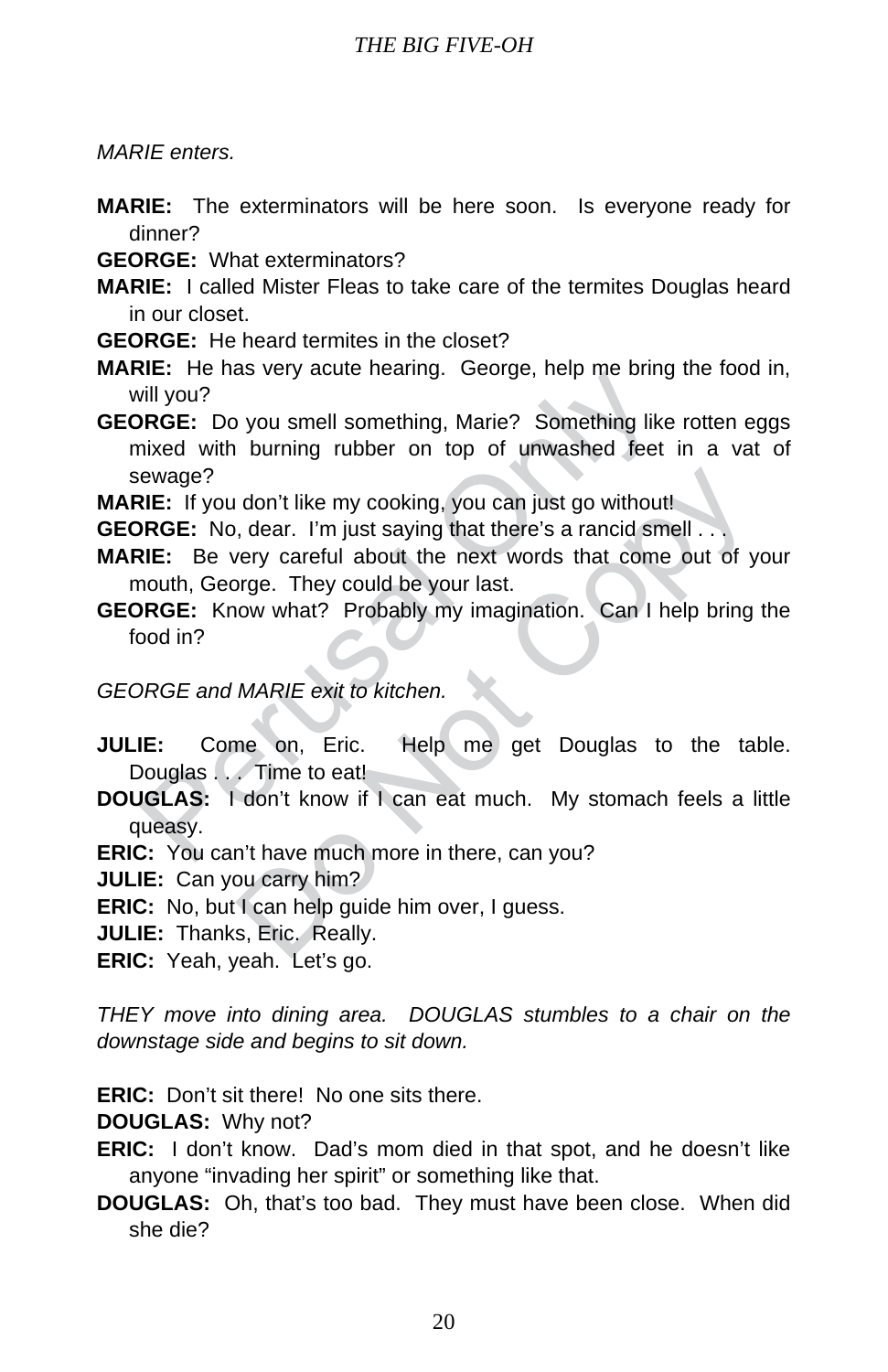**JULIE:** Nineteen eighty-nine.

**ERIC:** I think she and Dad had the same birthday or something.

**DOUGLAS:** Oh.

**ERIC:** Yeah, it's weird. He treats the living like crap and his dead mother like royalty. Sometimes we even catch him talking to her when he thinks he's alone. And he wonders why we're a little warped.

*DOUGLAS moves chair back and sits down as MARIE enters with roast and potatoes, followed by GEORGE carrying cooked carrots, and KATHY, who carries a basket of rolls.*

- **MARIE:** Here we are, roast beef and potatoes. Kathy, you can set the rolls down right there.
- First, who cannot there.<br>
NIE: Here we are, roast beef and potatoes. Kathy, youls down right there.<br>
HY: Where is Steve? (Looks around. Seeing the urn,<br>
HY: Where is Steve? (Looks around. Seeing the urn,<br>
t.) Oh, stop bei p being shy. We're all waiting for you! I swear, it remit<br>time I had to go looking for you at my mother's fune<br>? And you were in the closet with my sister. I still do<br>you could find her coat in the dark, like that. You kno **KATHY:** Where is Steve? *(Looks around. Seeing the urn, she retrieves it.)* Oh, stop being shy. We're all waiting for you! I swear, it reminds me of the time I had to go looking for you at my mother's funeral. Remember? And you were in the closet with my sister. I still don't know how you could find her coat in the dark, like that. You know, if you'd have left the door open, you wouldn't have sweated so much.

*Everyone sits at the table. Having no more chairs, KATHY sets the urn down in the chair downstage.*

**ERIC:** Oh, no one sits there, Kath - - Ka - - errr, Steve. It's macramé.

**GEORGE:** The word is macabre, Eric. And I suppose if Steve is comfortable there, it would be all right. I guess if Mom wants to make a case of it, she can just track Steve down *(Aside.)* wherever he is.

**MARIE:** Who'd like a fresh roll?

**ERIC:** Are they . . . homemade?

**MARIE:** Of course. I knew you kids were coming.

**ERIC:** No thanks, I gotta work tonight.

**JULIE:** I just got back from the dentist. He says not to eat any more until I heal the damage from last time.

**GEORGE:** I'll let Doug have mine.

**DOUGLAS:** Actually, I go by "Douglas." "Doug" is the past tense of "dig."

*HE begins to reach for a roll.*

**KATHY:** I'd love one. *(She takes a roll and attempts to bite into it, but it is too hard. She bangs the roll against the table with an audible thumping sound.)* I'll let Steve have this one. I should save room for meat and potatoes!